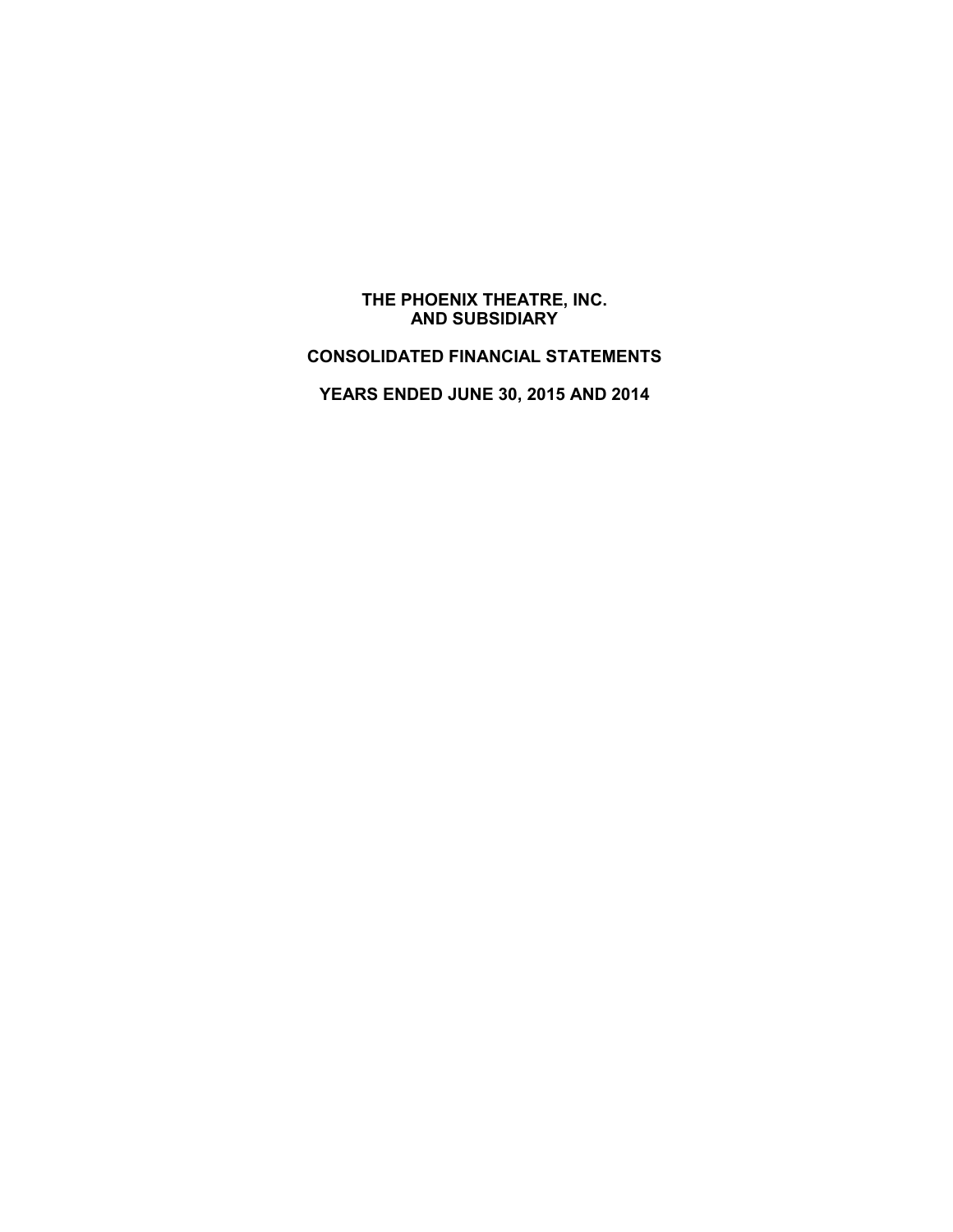#### **THE PHOENIX THEATRE, INC. AND SUBSIDIARY TABLE OF CONTENTS YEARS ENDED JUNE 30, 2015 AND 2014**

| INDEPENDENT AUDITORS' REPORT                                    | 1 |
|-----------------------------------------------------------------|---|
| <b>CONSOLIDATED FINANCIAL STATEMENTS</b>                        |   |
| <b>CONSOLIDATED STATEMENTS OF FINANCIAL POSITION</b>            | 3 |
| CONSOLIDATED STATEMENTS OF ACTIVITIES AND CHANGES IN NET ASSETS | 4 |
| <b>CONSOLIDATED STATEMENTS OF FUNCTIONAL EXPENSES</b>           | 6 |
| <b>CONSOLIDATED STATEMENTS OF CASH FLOWS</b>                    | 8 |
| NOTES TO CONSOLIDATED FINANCIAL STATEMENTS                      | 9 |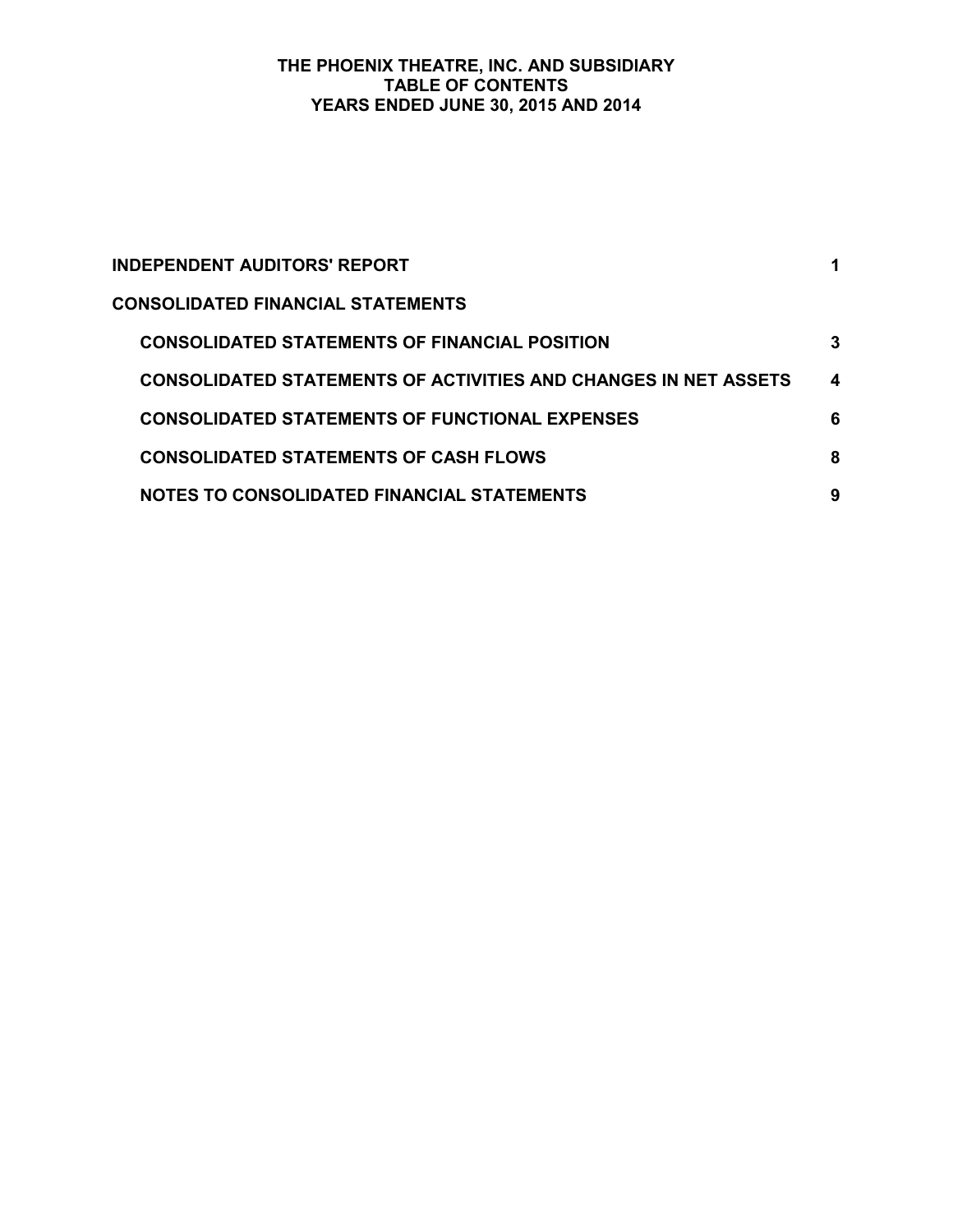

CliftonLarsonAllen LLP CLAconnect.com

# **INDEPENDENT AUDITORS' REPORT**

Board of Directors The Phoenix Theatre, Inc. and Subsidiary Phoenix, Arizona

We have audited the accompanying consolidated financial statements of The Phoenix Theatre, Inc. and Subsidiary (Theatre), which comprise the consolidated statements of financial position as of June 30, 2015 and 2014, and the related consolidated statements of activities and changes in net assets, functional expenses, and cash flows for the years then ended, and the related notes to the consolidated financial statements.

## *Management's Responsibility for the Consolidated Financial Statements*

Management is responsible for the preparation and fair presentation of these consolidated financial statements in accordance with accounting principles generally accepted in the United States of America; this includes the design, implementation, and maintenance of internal control relevant to the preparation and fair presentation of the consolidated financial statements that are free from material misstatement, whether due to fraud or error.

### *Auditors' Responsibility*

Our responsibility is to express an opinion on these consolidated financial statements based on our audits. We conducted our audits in accordance with auditing standards generally accepted in the United States of America. Those standards require that we plan and perform the audit to obtain reasonable assurance about whether the consolidated financial statements are free from material misstatement.

An audit involves performing procedures to obtain audit evidence about the amounts and disclosures in the consolidated financial statements. The procedures selected depend on the auditors' judgment, including the assessment of the risks of material misstatement of the consolidated financial statements, whether due to fraud or error. In making those risk assessments, the auditor considers internal control relevant to the entity's preparation and fair presentation of the consolidated financial statements in order to design audit procedures that are appropriate in the circumstances, but not for the purpose of expressing an opinion on the effectiveness of the entity's internal control. Accordingly, we express no such opinion. An audit also includes evaluating the appropriateness of accounting policies used and the reasonableness of significant accounting estimates made by management, as well as evaluating the overall presentation of the consolidated financial statements.

We believe that the audit evidence we have obtained is sufficient and appropriate to provide a basis for our audit opinion.

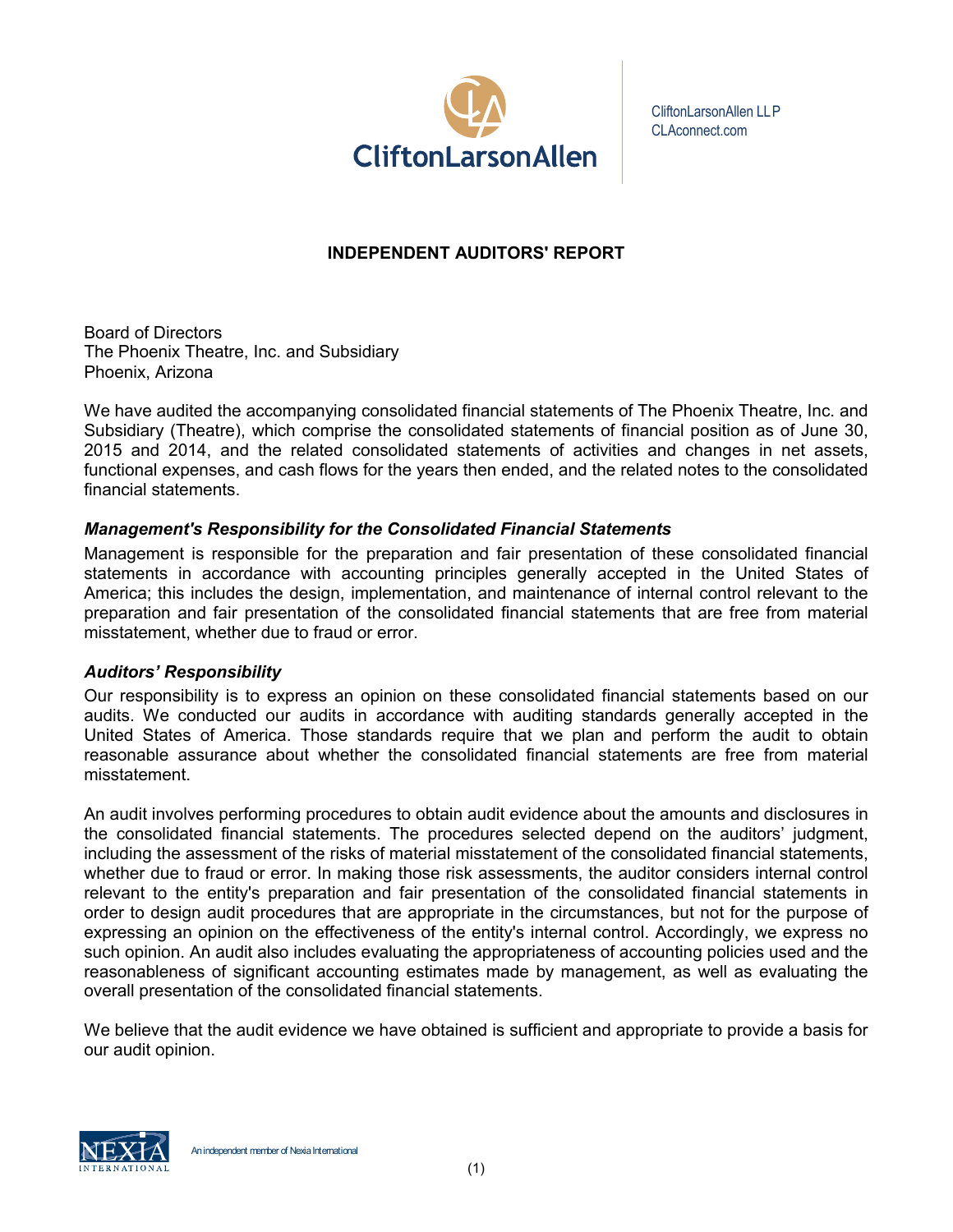Board of Directors The Phoenix Theatre, Inc. and Subsidiary

### *Opinion*

In our opinion, the consolidated financial statements referred to above present fairly, in all material respects, the financial position of The Phoenix Theatre, Inc. and Subsidiary as of June 30, 2015 and 2014, and their changes in net assets and their cash flows for the years then ended in accordance with accounting principles gen erally accepted in the United States of America.

Viifton Larson Allen LLP

**CliftonLarsonAllen LLP**

Phoenix, Arizona October 29, 2015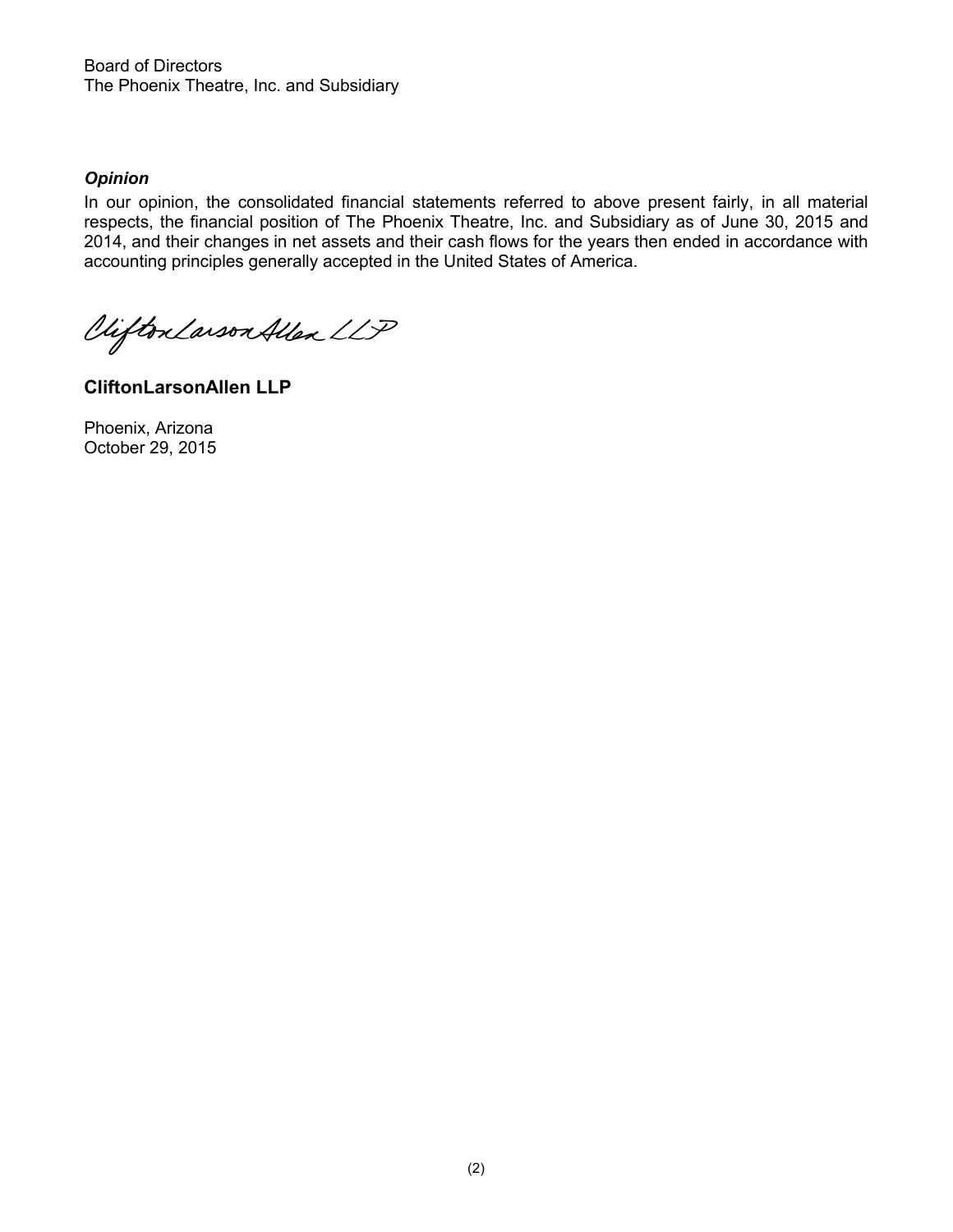### **THE PHOENIX THEATRE, INC. AND SUBSIDIARY CONSOLIDATED STATEMENTS OF FINANCIAL POSITION JUNE 30, 2015 AND 2014**

|                                                             | 2015             | 2014             |
|-------------------------------------------------------------|------------------|------------------|
| <b>ASSETS</b>                                               |                  |                  |
| <b>CURRENT ASSETS</b>                                       |                  |                  |
| Cash and Cash Equivalents                                   | \$<br>158,952    | \$<br>491,538    |
| <b>Accounts Receivable</b>                                  | 2,656            | 9,597            |
| Pledges Receivable                                          | 179,498          | 228,823          |
| Prepaid Expenses and Other Assets                           | 210,444          | 159,224          |
| Donated Facility Space Receivable, Current Portion          | 547,600          | 547,600          |
| Donated Utility Allowance Receivable, Current Portion       | 68,547           | 68,547           |
| <b>Total Current Assets</b>                                 | 1,167,697        | 1,505,329        |
| PLEDGES RECEIVABLE, NET                                     |                  |                  |
| Less Current Maturities and Unamortized Discount            | 60,000           | 130,000          |
| <b>COSTUME INVENTORY</b>                                    | 60,353           | 60,353           |
| PROPERTY AND EQUIPMENT, Net                                 | 2,477,684        | 1,209,785        |
| ASSETS RESTRICTED FOR CAPITAL CAMPAIGN                      |                  |                  |
| Pledges Receivable, Less Allowance and Unamortized Discount | 1,671,242        | 2,216,782        |
| <b>Total Assets Restricted for Capital Campaign</b>         | 1,671,242        | 2,216,782        |
| DONATED FACILITY SPACE RECEIVABLE, Net                      | 11,664,937       | 11,805,042       |
| DONATED UTILITY ALLOWANCE RECEIVABLE, Net                   | 1,460,183        | 1,477,721        |
| <b>LIQUOR LICENSE</b>                                       | 73,127           | 74,664           |
| <b>Total Assets</b>                                         | \$<br>18,635,223 | \$<br>18,479,676 |
| <b>LIABILITIES AND NET ASSETS</b>                           |                  |                  |
| <b>CURRENT LIABILITIES</b>                                  |                  |                  |
| <b>Accounts Payable</b>                                     | \$<br>332,955    | \$<br>91,331     |
| Accrued Expenses and Other Liabilities                      | 51,658           | 79,613           |
| <b>Deferred Revenue</b>                                     | 963,265          | 1,065,772        |
| <b>Current Maturities of Notes Payable</b>                  | 470,102          | 141,023          |
| <b>Lines of Credit</b>                                      |                  | 1,800,000        |
| <b>Total Current Liabilities</b>                            | 1,817,980        | 3,177,739        |
| <b>NOTES PAYABLE, Less Current Maturities</b>               | 2,098,208        | 261,985          |
| <b>Total Liabilities</b>                                    | 3,916,188        | 3,439,724        |
| <b>NET ASSETS</b>                                           |                  |                  |
| Unrestricted                                                | (1, 184, 263)    | (1,511,363)      |
| <b>Temporarily Restricted</b>                               | 15,858,298       | 16,506,315       |
| <b>Permanently Restricted</b>                               | 45,000           | 45,000           |
| <b>Total Net Assets</b>                                     | 14,719,035       | 15,039,952       |
| <b>Total Liabilities and Net Assets</b>                     | \$<br>18,635,223 | \$<br>18,479,676 |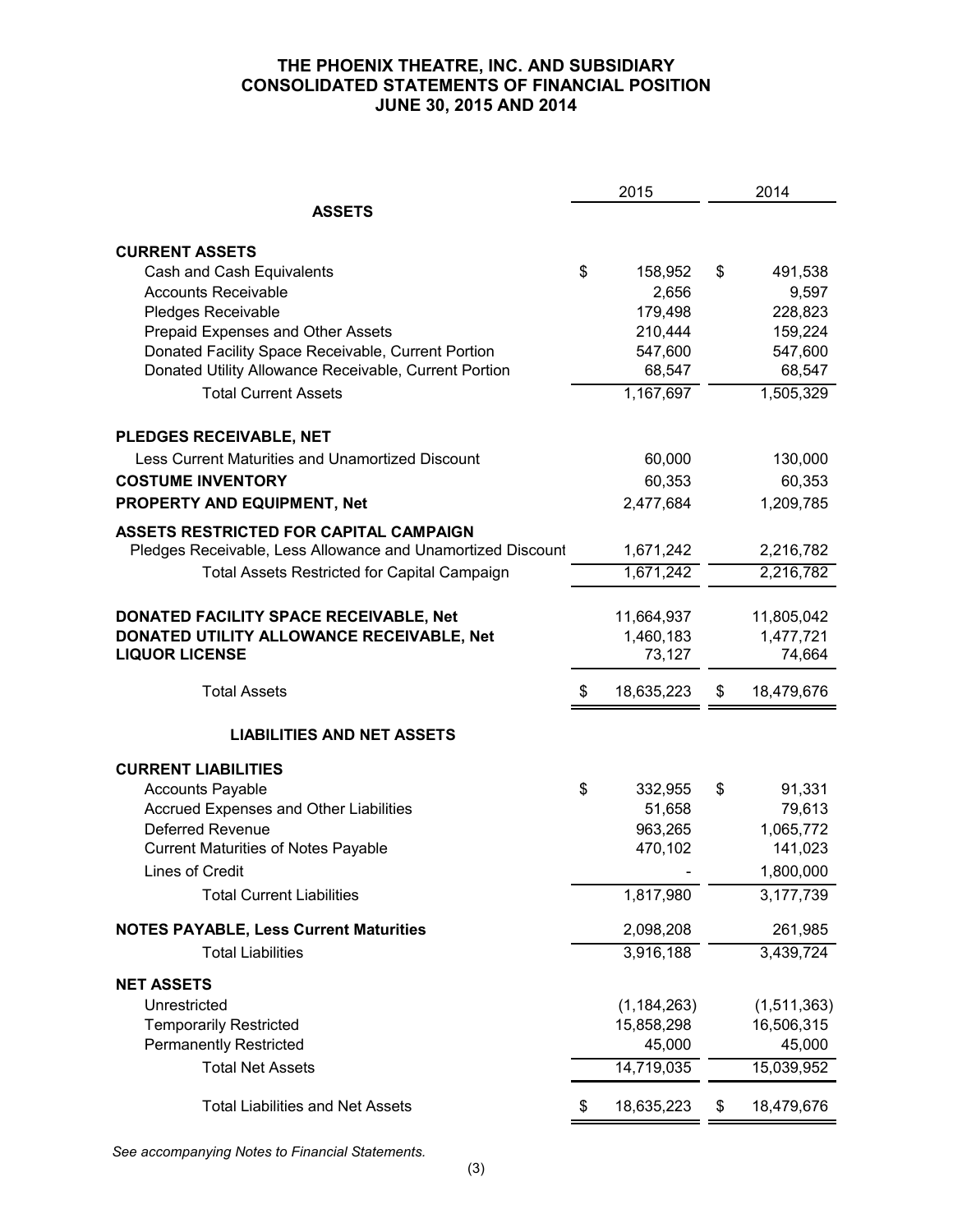#### **THE PHOENIX THEATRE, INC. AND SUBSIDIARY CONSOLIDATED STATEMENT OF ACTIVITIES AND CHANGES IN NET ASSETS YEAR ENDED JUNE 30, 2015**

|                                                        |    | Temporarily   |    | Permanently   |    |        |    |            |  |  |               |  |
|--------------------------------------------------------|----|---------------|----|---------------|----|--------|----|------------|--|--|---------------|--|
|                                                        |    | Unrestricted  |    | Restricted    |    |        |    | Restricted |  |  | <b>Totals</b> |  |
| <b>REVENUES AND PUBLIC SUPPORT</b>                     |    |               |    |               |    |        |    |            |  |  |               |  |
| Performance Programs                                   | \$ | 2,675,110     | \$ |               | \$ |        | \$ | 2,675,110  |  |  |               |  |
| <b>Ticket Servicing Revenue</b>                        |    | 187,695       |    |               |    |        |    | 187,695    |  |  |               |  |
| Contributions                                          |    | 663,452       |    | 501,851       |    |        |    | 1,165,303  |  |  |               |  |
| <b>Special Events</b>                                  |    | 405,903       |    |               |    |        |    | 405,903    |  |  |               |  |
| Less Direct Donor Expenses                             |    | (53, 395)     |    |               |    |        |    | (53, 395)  |  |  |               |  |
| Academy                                                |    | 211,340       |    |               |    |        |    | 211,340    |  |  |               |  |
| Rental Income                                          |    | 191,421       |    |               |    |        |    | 191,421    |  |  |               |  |
| In-Kind Contributions                                  |    | 337,760       |    |               |    |        |    | 337,760    |  |  |               |  |
| <b>Other Revenue</b>                                   |    | 5,364         |    |               |    |        |    | 5,364      |  |  |               |  |
| Net Assets Released from Restrictions                  |    | 1,149,868     |    | (1, 149, 868) |    |        |    |            |  |  |               |  |
| <b>Total Revenues and Public Support</b>               |    | 5,774,518     |    | (648, 017)    |    |        |    | 5,126,501  |  |  |               |  |
| <b>EXPENSES</b>                                        |    |               |    |               |    |        |    |            |  |  |               |  |
| <b>Program Services</b><br><b>Supporting Services:</b> |    | 3,809,234     |    |               |    |        |    | 3,809,234  |  |  |               |  |
| Management and General                                 |    | 1,257,696     |    |               |    |        |    | 1,257,696  |  |  |               |  |
| Fundraising                                            |    | 514,313       |    |               |    |        |    | 514,313    |  |  |               |  |
| <b>Total Functional Expenses</b>                       |    | 5,581,243     |    |               |    |        |    | 5,581,243  |  |  |               |  |
| <b>OTHER INCOME (EXPENSE)</b>                          |    |               |    |               |    |        |    |            |  |  |               |  |
| Gain on Sale of Disposal of Real Property              |    | 66,504        |    |               |    |        |    | 66,504     |  |  |               |  |
| Gain on Extinguishment of Debt                         |    | 67,321        |    |               |    |        |    | 67,321     |  |  |               |  |
| Net Other Income (Expense)                             |    | 133,825       |    |               |    |        |    | 133,825    |  |  |               |  |
| <b>CHANGES IN NET ASSETS</b>                           |    | 327,100       |    | (648, 017)    |    |        |    | (320, 917) |  |  |               |  |
| Net Assets - Beginning of Year                         |    | (1,511,363)   |    | 16,506,315    |    | 45,000 |    | 15,039,952 |  |  |               |  |
| <b>NET ASSETS - END OF YEAR</b>                        | S  | (1, 184, 263) | \$ | 15,858,298    | \$ | 45,000 | \$ | 14,719,035 |  |  |               |  |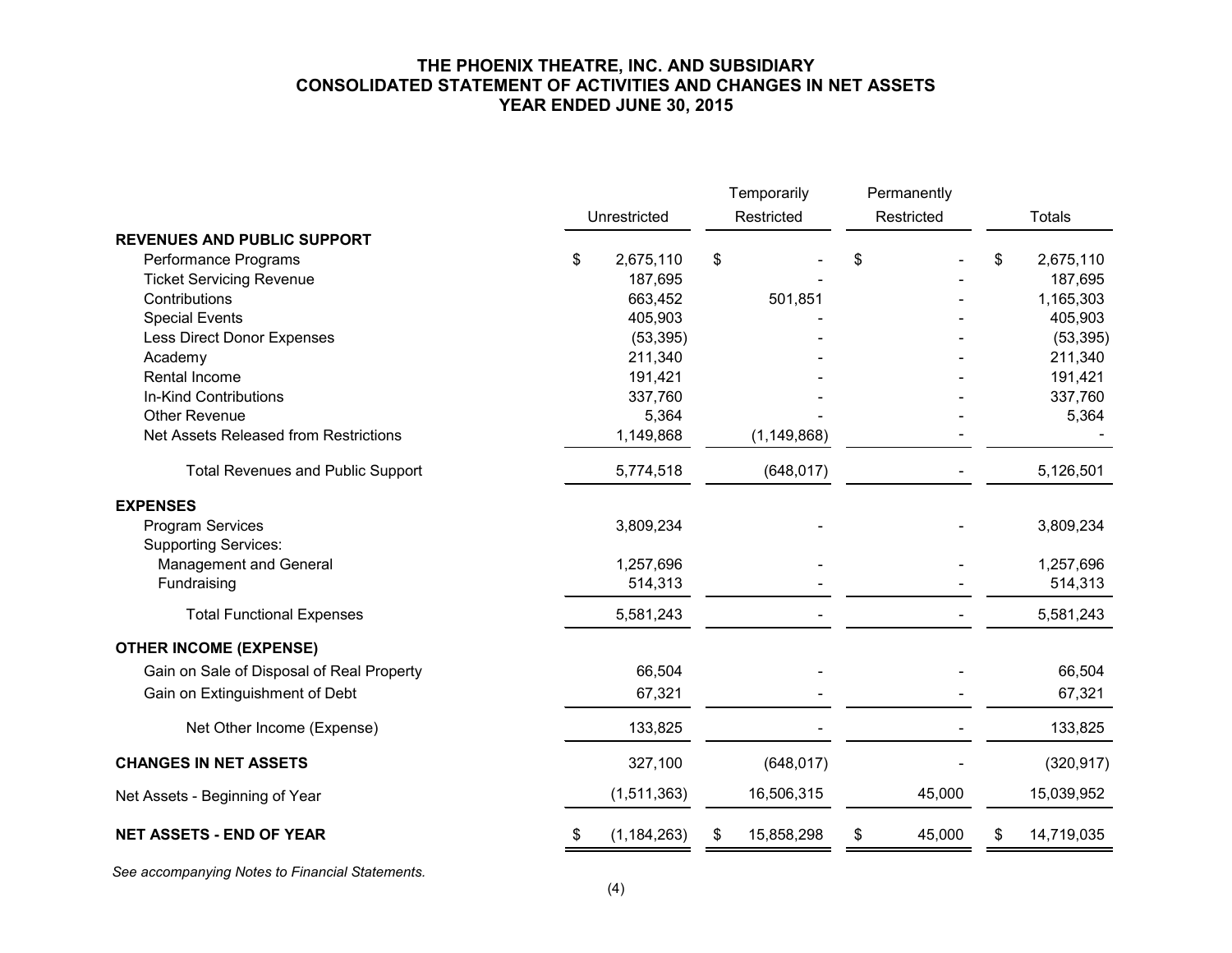#### **THE PHOENIX THEATRE, INC. AND SUBSIDIARY CONSOLIDATED STATEMENT OF ACTIVITIES AND CHANGES IN NET ASSETS YEAR ENDED JUNE 30, 2014**

|                                                                |    |              |            | Temporarily |            | Permanently |                  |
|----------------------------------------------------------------|----|--------------|------------|-------------|------------|-------------|------------------|
|                                                                |    | Unrestricted | Restricted |             | Restricted |             | <b>Totals</b>    |
| <b>REVENUES AND PUBLIC SUPPORT</b>                             |    |              |            |             |            |             |                  |
| Performance Programs                                           | \$ | 3,379,380    | \$         |             | \$         |             | \$<br>3,379,380  |
| <b>Ticket Servicing Revenue</b>                                |    | 234,139      |            |             |            |             | 234,139          |
| Contributions                                                  |    | 881,487      |            | 2,237,546   |            |             | 3,119,033        |
| <b>Special Events</b>                                          |    | 421,039      |            |             |            |             | 421,039          |
| Less Direct Donor Expenses                                     |    | (44, 804)    |            |             |            |             | (44, 804)        |
| Academy                                                        |    | 157,057      |            |             |            |             | 157,057          |
| Rental Income                                                  |    | 87,218       |            |             |            |             | 87,218           |
| In-Kind Contributions                                          |    | 539,997      |            | 10,471,007  |            |             | 11,011,004       |
| <b>Other Revenue</b>                                           |    | 58           |            |             |            |             | 58               |
| Net Assets Released from Restrictions                          |    | 1,473,700    |            | (1,473,700) |            |             |                  |
| <b>Total Revenues and Public Support</b>                       |    | 7,129,271    |            | 11,234,853  |            |             | 18,364,124       |
| <b>EXPENSES</b>                                                |    |              |            |             |            |             |                  |
| Program Services                                               |    | 4,266,206    |            |             |            |             | 4,266,206        |
| <b>Supporting Services:</b>                                    |    |              |            |             |            |             |                  |
| Management and General                                         |    | 1,192,316    |            |             |            |             | 1,192,316        |
| Fundraising                                                    |    | 543,516      |            |             |            |             | 543,516          |
| <b>Total Functional Expenses</b>                               |    | 6,002,038    |            |             |            |             | 6,002,038        |
| Contribution to City of Phoenix for New Theater and Box Office |    | 78,938       |            |             |            |             | 78,938           |
| <b>Total Expenses</b>                                          |    | 6,080,976    |            |             |            |             | 6,080,976        |
| <b>CHANGES IN NET ASSETS</b>                                   |    | 1,048,295    |            | 11,234,853  |            |             | 12,283,148       |
| Net Assets - Beginning of Year                                 |    | (2,559,658)  |            | 5,271,462   |            | 45,000      | 2,756,804        |
| <b>NET ASSETS - END OF YEAR</b>                                | \$ | (1,511,363)  | S          | 16,506,315  | \$         | 45,000      | \$<br>15,039,952 |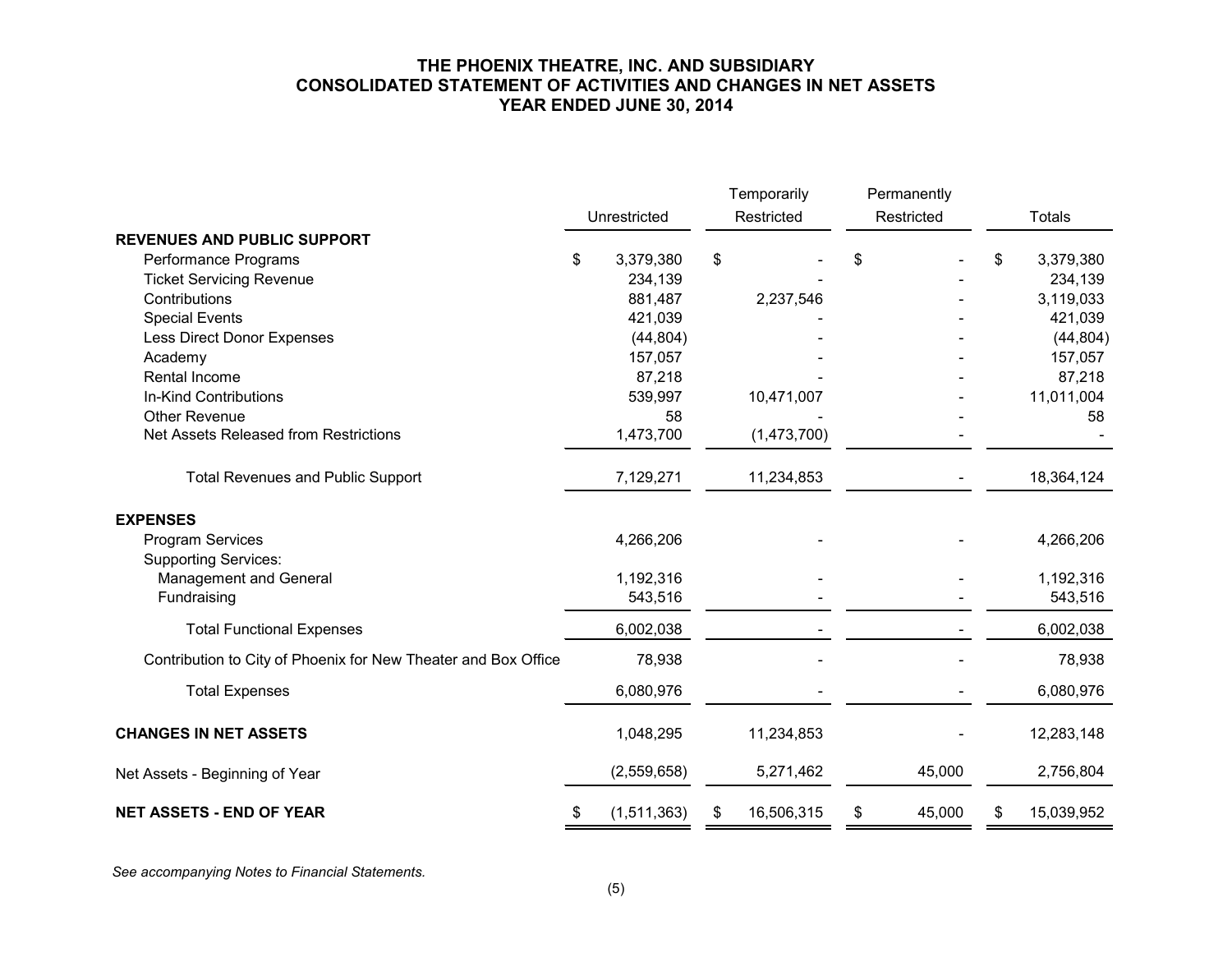### **THE PHOENIX THEATRE, INC. AND SUBSIDIARY CONSOLIDATED STATEMENT OF FUNCTIONAL EXPENSES YEAR ENDED JUNE 30, 2015**

|                               |             | <b>Supporting Services</b> |               |             |
|-------------------------------|-------------|----------------------------|---------------|-------------|
|                               | Program     | Management                 |               |             |
|                               | Services    | and General                | Fundraising   | Total       |
| <b>Salaries</b>               | \$1,873,006 | \$<br>319,246              | \$<br>262,851 | \$2,455,103 |
| Employee Benefits and         |             |                            |               |             |
| <b>Payroll Taxes</b>          | 192,330     | 56,219                     | 47,343        | 295,892     |
| <b>Total Personnel Costs</b>  | 2,065,336   | 375,465                    | 310,194       | 2,750,995   |
| <b>Education Activities</b>   | 13,970      |                            |               | 13,970      |
| <b>Bad Debt Expense</b>       |             | 115,523                    |               | 115,523     |
| <b>Bank Fees</b>              |             | 96,080                     |               | 96,080      |
| Concessions                   | 87,605      |                            |               | 87,605      |
| Fundraising                   |             |                            | 195,862       | 195,862     |
| In-Kind Expense               | 440,003     |                            |               | 440,003     |
| Insurance                     | 28,107      | 11,832                     |               | 39,939      |
| Interest                      |             | 130,547                    |               | 130,547     |
| Miscellaneous                 | 10,839      | 5,439                      | 6,662         | 22,940      |
| <b>Production Materials</b>   | 224,050     |                            |               | 224,050     |
| Production Travel and Housing | 66,442      |                            |               | 66,442      |
| <b>Professional Services</b>  | 183,841     | 121,297                    |               | 305,138     |
| Program Marketing             |             | 300,308                    |               | 300,308     |
| Repairs and Maintenance       | 27,256      | 19,461                     |               | 46,717      |
| Royalties                     | 253,933     |                            |               | 253,933     |
| <b>Supplies</b>               | 40,509      | 36,746                     | 143           | 77,398      |
| <b>Travel and Housing</b>     | 47,438      | 22,557                     |               | 69,995      |
| <b>Utilities</b>              | 142,303     | 22,441                     | 1,452         | 166,196     |
| <b>Total Expenses Before</b>  |             |                            |               |             |
| Depreciation and Amortization | 3,631,632   | 1,257,696                  | 514,313       | 5,403,641   |
| Depreciation and Amortization | 177,602     |                            |               | 177,602     |
| TOTAL FUNCTIONAL EXPENSES     | \$3,809,234 | \$1,257,696                | 514,313<br>\$ | \$5,581,243 |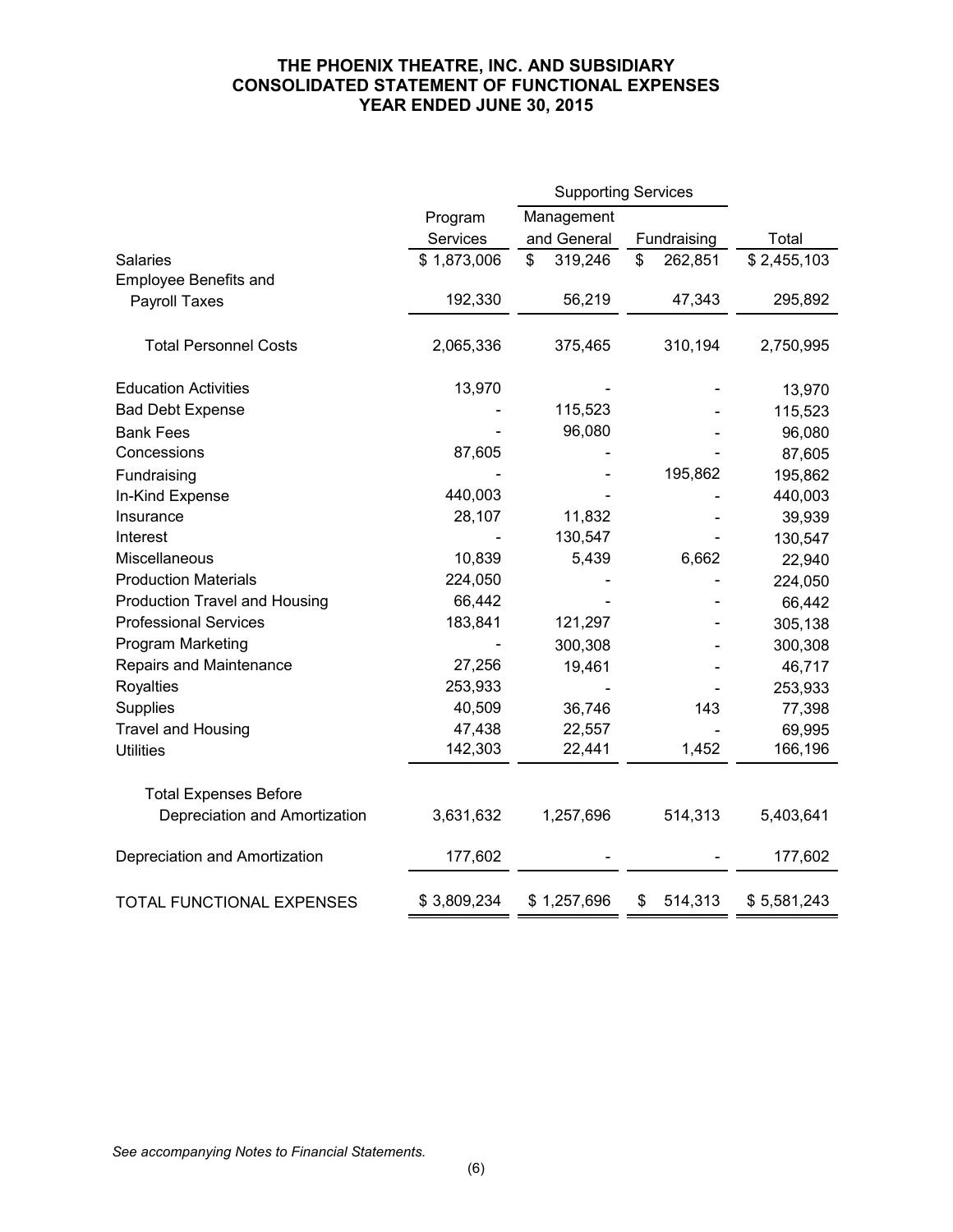### **THE PHOENIX THEATRE, INC. AND SUBSIDIARY CONSOLIDATED STATEMENT OF FUNCTIONAL EXPENSES YEAR ENDED JUNE 30, 2014**

|                               |                 | <b>Supporting Services</b> |               |             |
|-------------------------------|-----------------|----------------------------|---------------|-------------|
|                               | Program         | Management                 |               |             |
|                               | Services        | and General                | Fundraising   | Total       |
| <b>Salaries</b>               | \$1,978,946     | \$<br>250,813              | \$<br>250,444 | \$2,480,203 |
| <b>Employee Benefits and</b>  |                 |                            |               |             |
| Payroll Taxes                 | 186,810         | 43,956                     | 43,956        | 274,722     |
| <b>Total Personnel Costs</b>  | 2,165,756       | 294,769                    | 294,400       | 2,754,925   |
| <b>Education Activities</b>   | 13,393          |                            |               | 13,393      |
| <b>Bad Debt Expense</b>       |                 | 17,611                     |               | 17,611      |
| <b>Bank Fees</b>              |                 | 117,713                    |               | 117,713     |
| Concessions                   | 97,377          |                            |               | 97,377      |
| Fundraising                   |                 |                            | 233,273       | 233,273     |
| In-Kind Expense               | 606,529         | 6,053                      | 6,053         | 618,635     |
| Insurance                     | 26,381          | 3,721                      |               | 30,102      |
| Interest                      |                 | 101,217                    |               | 101,217     |
| Miscellaneous                 | 25,024          | 10,025                     | 4,088         | 39,137      |
| <b>Production Materials</b>   | 316,975         |                            |               | 316,975     |
| Production Travel and Housing | 85,105          |                            |               | 85,105      |
| <b>Professional Services</b>  | 254,616         | 58,172                     |               | 312,788     |
| Program Marketing             |                 | 476,910                    |               | 476,910     |
| Repairs and Maintenance       | 11,168          | 13,560                     |               | 24,728      |
| <b>Royalties</b>              | 339,648         |                            |               | 339,648     |
| Supplies                      | 38,853          | 42,171                     | 162           | 81,186      |
| <b>Travel and Housing</b>     | 23,943          | 9,854                      |               | 33,797      |
| <b>Utilities</b>              | 138,251         | 28,152                     | 1,411         | 167,814     |
| <b>Total Expenses Before</b>  |                 |                            |               |             |
| Depreciation and Amortization | 4,143,019       | 1,179,928                  | 539,387       | 5,862,334   |
| Depreciation and Amortization | 123,187         | 12,388                     | 4,129         | 139,704     |
| TOTAL FUNCTIONAL EXPENSES     | 4,266,206<br>\$ | 1,192,316<br>\$            | 543,516<br>\$ | \$6,002,038 |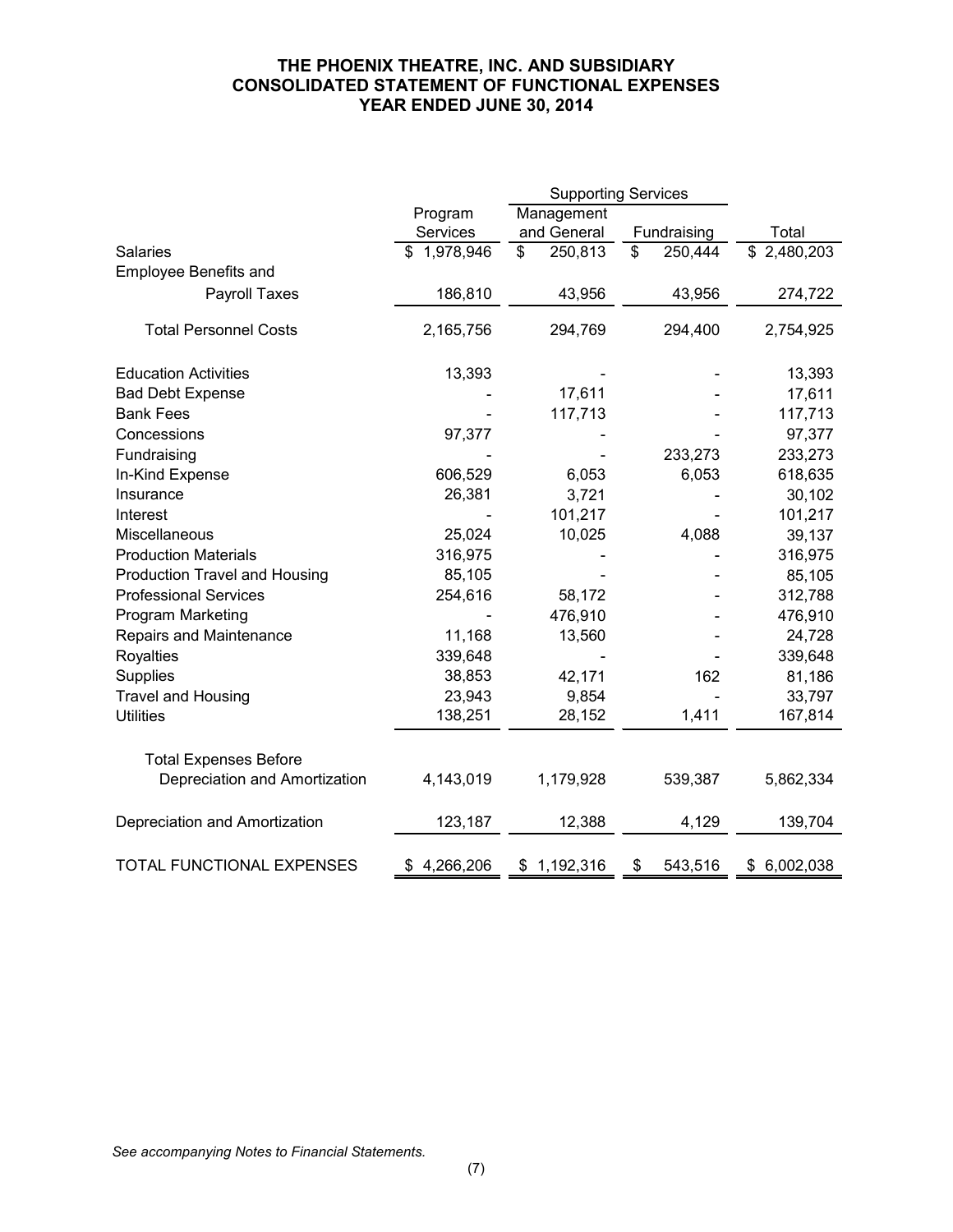### **THE PHOENIX THEATRE, INC. AND SUBSIDIARY CONSOLIDATED STATEMENTS OF CASH FLOWS YEARS ENDED JUNE 30, 2015 AND 2014**

|                                                                   | 2015             | 2014             |
|-------------------------------------------------------------------|------------------|------------------|
| <b>CASH FLOWS FROM OPERATING ACTIVITIES</b>                       |                  |                  |
| <b>Changes in Net Assets</b>                                      | \$<br>(320, 917) | \$<br>12,283,148 |
| Adjustments to Reconcile Changes in Net Assets to Net             |                  |                  |
| Cash Provided by Operating Activities:                            |                  |                  |
| Depreciation and Amortization                                     | 177,602          | 139,704          |
| Gain on Disposal of Real Property                                 | (66, 504)        |                  |
| Gain on Extinguishment of Debt                                    | (67, 321)        |                  |
| Donated Facility Space Receivable, Net                            | 140,105          | (9,207,968)      |
| Donated Utility Allowance Receivable, Net                         | 17,538           | (1, 184, 401)    |
| Change in Discount on Pledges Receivable                          | 32,025           | (49, 574)        |
| Increase (Decrease) in Cash Resulting from Changes in:            |                  |                  |
| <b>Accounts Receivable</b>                                        | 6,941            | (685)            |
| Pledges Receivable                                                | 87,300           | 163,064          |
| Prepaid Expenses and Other Assets                                 | (51, 220)        | 80,818           |
| Liquor License                                                    | 1,537            | (54, 949)        |
| <b>Accounts Payable</b>                                           | 241,624          | (213,094)        |
| Accrued Expenses and Other Liabilities<br><b>Deferred Revenue</b> | (27, 955)        | 16,560           |
|                                                                   | (102, 507)       | 50,929           |
| Net Cash Provided By Operating Activities                         | 68,248           | 2,023,552        |
| <b>CASH FLOWS FROM INVESTING ACTIVITIES</b>                       |                  |                  |
| Decrease in Restricted Cash                                       |                  | 273,255          |
| Purchases of Property and Equipment                               | (1,702,305)      | (476, 957)       |
| Proceeds from Sale of Real Property                               | 323,308          |                  |
| Net Cash Used in Investing Activities                             | (1,378,997)      | (203, 702)       |
| <b>CASH FLOWS FROM FINANCING ACTIVITIES</b>                       |                  |                  |
| Proceeds from Capital Campaign Pledges                            | 627,459          | 903,697          |
| Changes in Capital Campaign Pledges Receivable                    | (81, 919)        | (2, 147, 926)    |
| Proceeds from Notes Payable                                       | 3,126,250        | 437,430          |
| Repayments on Notes Payable                                       | (893, 627)       | (37, 892)        |
| Payments on Line of Credit                                        | (1,800,000)      | (500,000)        |
| Net Cash Provided (Used by) Financing Activities                  | 978,163          | (1,344,691)      |
| NET INCREASE (DECREASE) IN CASH AND CASH EQUIVALENTS              | (332, 586)       | 475,159          |
| Cash and Cash Equivalents - Beginning of Year                     | 491,538          | 16,379           |
| CASH AND CASH EQUIVALENTS - END OF YEAR                           | \$<br>158,952    | \$<br>491,538    |
| SUPPLEMENTAL INFORMATION                                          |                  |                  |
| <b>Interest Paid</b>                                              | \$<br>130,547    | \$<br>101,217    |
| In-Kind Contributions                                             | \$<br>337,760    | \$<br>77,887     |
| In-Kind Contribution of Facility Space                            | \$<br>547,600    | \$<br>9,688,558  |
| In-Kind Contribution of Utilities                                 | \$<br>68,547     | \$<br>1,244,559  |
|                                                                   |                  |                  |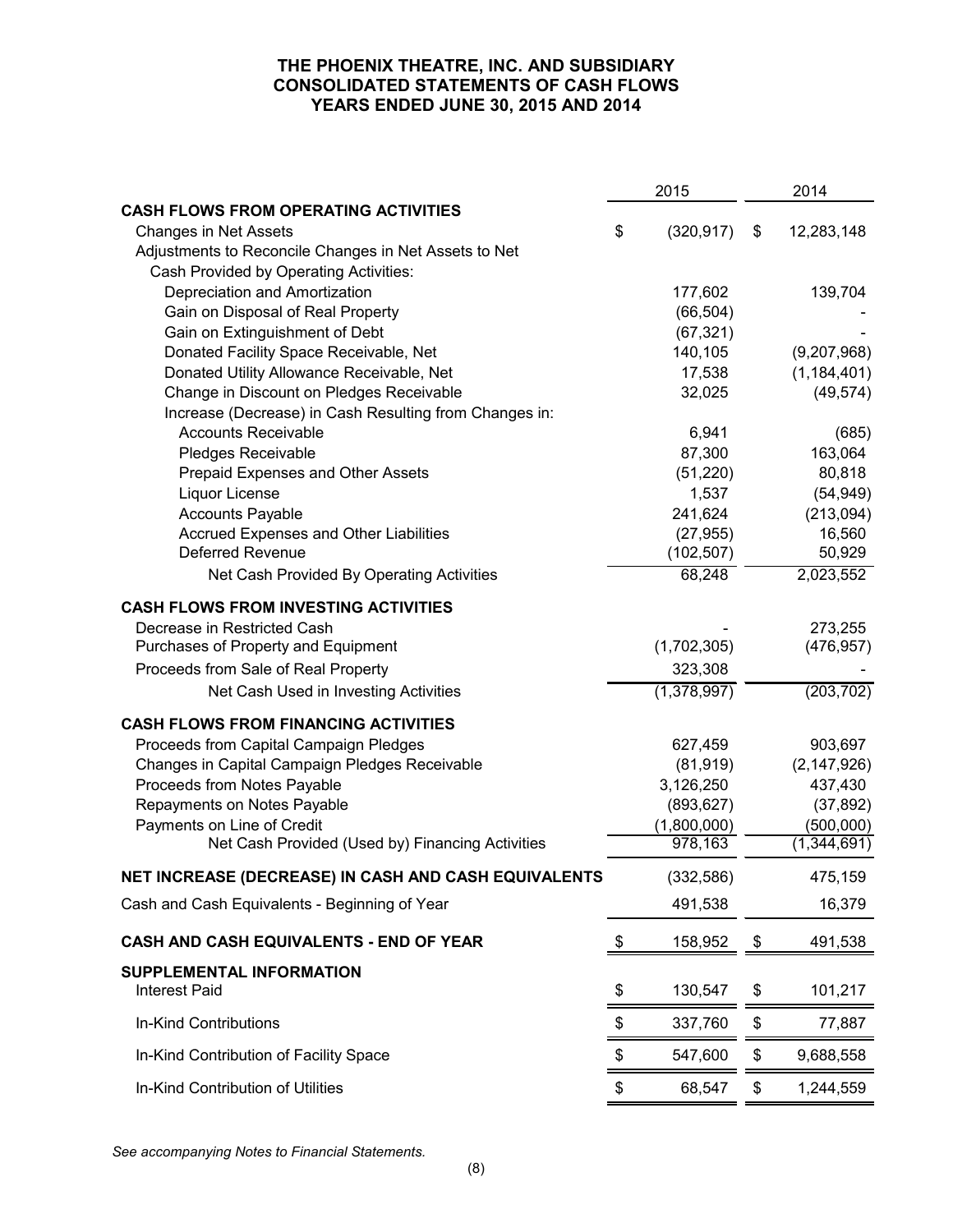### **NOTE 1 SUMMARY OF SIGNIFICANT ACCOUNTING POLICIES**

#### **Nature of Activities**

The Phoenix Theatre, Inc., (Theatre) founded in 1920 as Phoenix Little Theatre, was incorporated in 1945, as a not-for-profit corporation under the laws of the State of Arizona.

The Theatre is a community oriented  $501(c)(3)$  non-profit professional theatre company serving the Phoenix Metropolitan area. The Theatre is one of the largest local theatrical organizations in the community. The Theatre's principal programming is a series of main stage performances consisting of musicals, comedy and drama. The season typically consists in excess of six productions from September through May.

The Theatre also has acting programs and classes available to the public, as well as a contract with a local school to provide drama instruction, an after school program, and drama curriculum.

During 2015, the Theatre established Phoenix Theatre Real Estate, LLC (Subsidiary) as a separate entity to hold apartments that were purchased for actor housing. The Theatre is the sole member of the Subsidiary.

#### **Basis of Presentation**

The Theatre's financial statements have been prepared in accordance with the American Institute of Certified Public Accountants (AICPA) Not-For-Profit Industry Guidance within the Financial Accounting Standards Board (FASB) Codification (Guidance). Under the Guidance, the Theatre is required to provide financial statements which are prepared to focus on the organization as a whole and to present balances and transactions according to the existence or absence of donor-imposed restrictions in three classes of net assets: unrestricted net assets, temporarily restricted net assets, and permanently restricted net assets as follows:

#### Unrestricted Net Assets

Unrestricted net assets are not subject to donor imposed stipulations and are those currently available at the discretion of the Board of Directors for use in the Theatre's operations, in accordance with its bylaws. Temporarily restricted assets received and expended in the same year are classified as unrestricted.

#### Temporarily Restricted Net Assets

Temporarily restricted net assets are those which are subject to donor-imposed stipulations that will be met by the Theatre and/or the passage of time.

#### Permanently Restricted Net Assets

Permanently restricted net assets are those which represent permanent endowments where it is stipulated by donors that the total aggregate contributions remain in perpetuity and a portion of total investment return is available as unrestricted or temporarily restricted, as per the endowment agreements.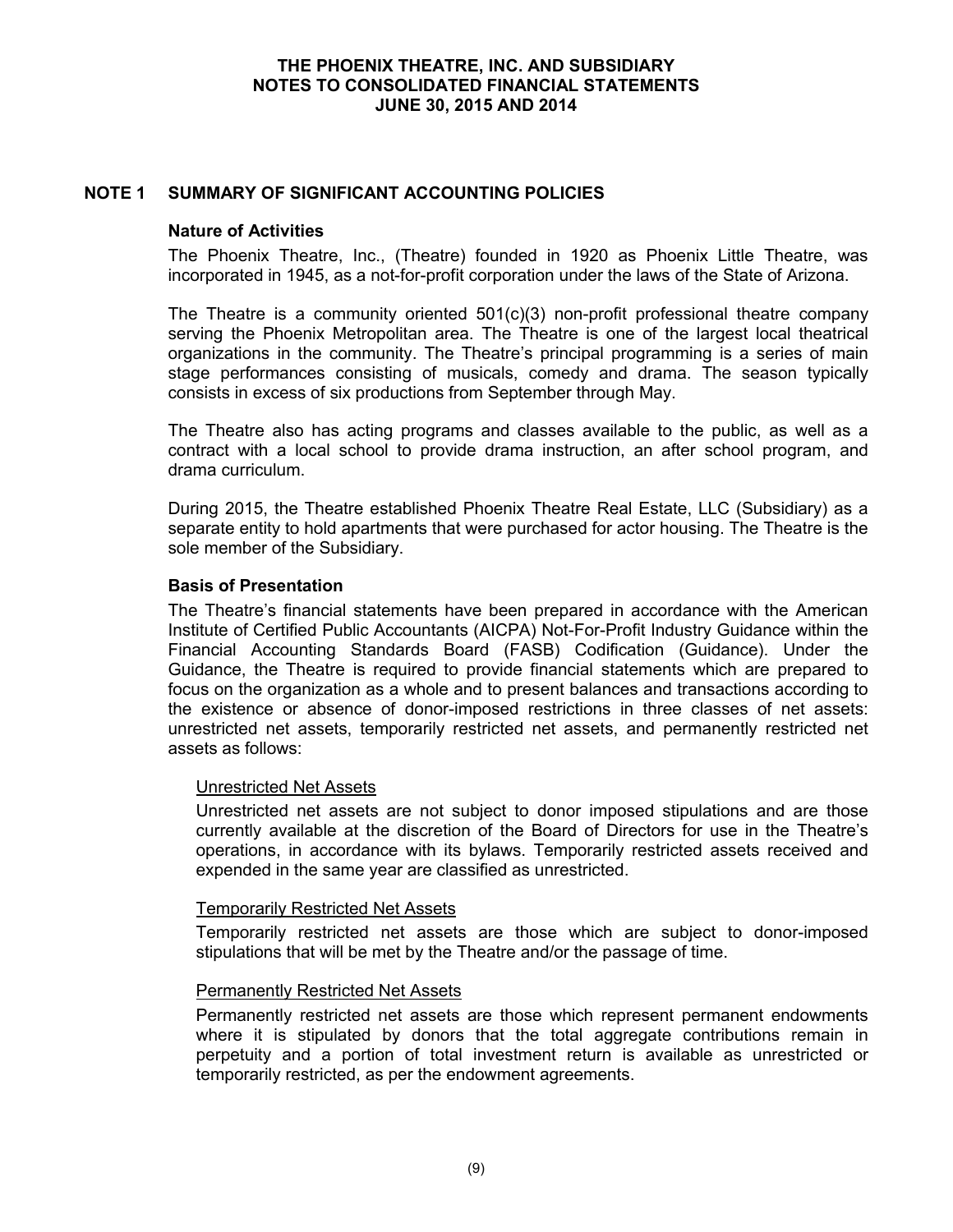### **NOTE 1 SUMMARY OF SIGNIFICANT ACCOUNTING POLICIES (CONTINUED)**

### **Basis of Presentation (Continued)**

Revenues are reported as increases in unrestricted net assets unless use of the related assets is limited by donor-imposed restrictions. Expenses are reported as decreases in unrestricted net assets. Gains and losses on investments and other assets or liabilities are reported as increases or decreases in unrestricted net assets unless their use is restricted explicitly by donor stipulation or by law. Expirations of temporary restrictions on net assets, i.e., the donor stipulated purpose has been fulfilled and/or the stipulated time period has elapsed, are reported as reclassifications to unrestricted net assets.

### **Principles of Consolidation**

The accompanying consolidated financial statements include the accounts of the Theatre and Subsidiary. All significant intercompany transactions and balances have been eliminated in consolidation.

### **Use of Estimates in the Preparation of Consolidated Financial Statements**

The preparation of consolidated financial statements in conformity with accounting principles generally accepted in the United States of America requires management to make a number of estimates and assumptions that affect the reported amounts of assets and liabilities and disclosure of contingent assets and liabilities at the date of the consolidated financial statements and the reported amounts of revenues and expenses during the reporting period. Actual results could differ from those estimates.

### **Cash and Cash Equivalents**

Cash includes cash and may, at times, include cash equivalents, which consist of highly liquid investments with original maturities of three months or less when acquired.

#### **Accounts Receivable**

Accounts receivable are stated at the amount management expects to collect under the terms of the service contracts and agreements. Management provides for probable uncollectible amounts through a charge to earnings and an increase to a valuation allowance based on its assessment of the current status of individual contracts. Account balances with invoices over one year old are considered delinquent. Balances that are still outstanding after management has used reasonable collection efforts are written off through a charge to the valuation allowance and a reduction of receivables. As of June 30, 2015 and 2014, there was no allowance for doubtful accounts recorded as management believes all accounts receivable balances were collectible.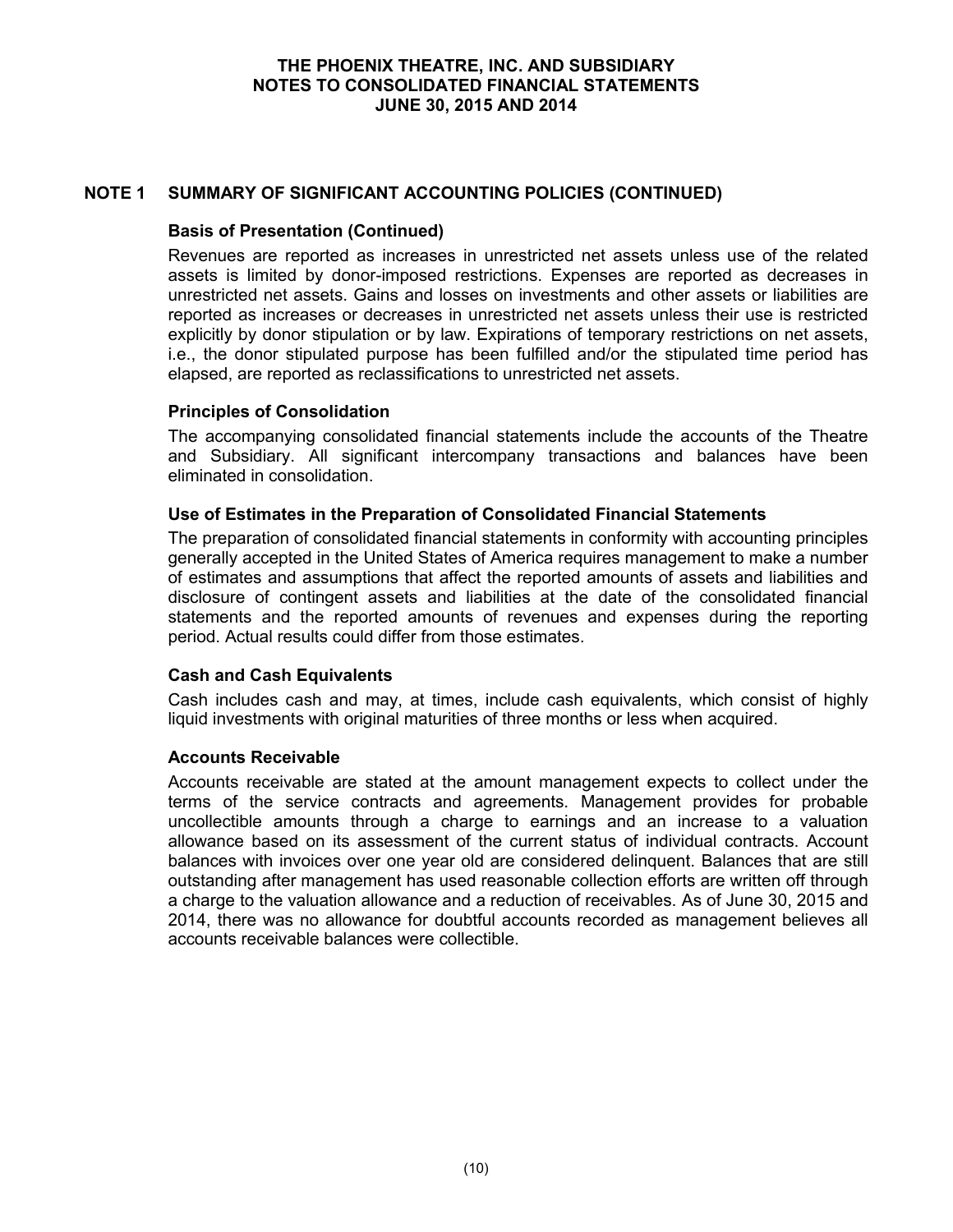### **NOTE 1 SUMMARY OF SIGNIFICANT ACCOUNTING POLICIES (CONTINUED)**

#### **Pledges Receivable**

Unconditional promises to give (pledges receivable) are recognized as revenues in the period the promise is received and as assets, decreases of liabilities or expenses depending on the form of the benefits received. Conditional promises to give are recognized when the conditions on which they depend are substantially met. Monies received pursuant to conditional promises are reflected as deferred revenue. Unconditional promises to give that are to be collected within one year are recorded at net realizable value. Unconditional promises to give that are expected to be collected in future years are recorded at the present value of their estimated future cash flows. The discounts on those amounts are computed using risk-free interest rates as determined by management that are applicable to the years in which the promises are made. Amortization of the discount is included in contribution support. Management provides for probable uncollectible amounts through a charge to earnings and an increase to a valuation allowance based on its assessment of the current status of individual pledges. Balances that are still outstanding after management has used reasonable collection efforts are written off through a charge to the valuation allowance and a reduction of receivables.

#### **Costume Inventory**

The Theatre maintains an inventory of costumes and records such inventory at cost.

#### **Property and Equipment**

Purchased property and equipment are initially recorded at cost and donated property and equipment are recorded at the fair value at the date of gift to the Theatre. Maintenance and repairs are charged to operations when incurred. Betterments and renewals in excess of stated amounts are capitalized. When property and equipment is sold or otherwise disposed of, the asset account and related accumulated depreciation account are relieved and any gain or loss is included in operations. Property and equipment costing \$500 or more were capitalized. Depreciation of property and equipment is computed on a straight-line basis over the following general range of estimated useful lives:

| Buildings and Improvements | 15 to 28 years |
|----------------------------|----------------|
| Furniture and Equipment    | 3 to 15 years  |
| <b>Vehicles</b>            | vears          |

Donations of property and equipment are recorded as contributions at the estimated fair value at the date of donation. Such donations are reported as increases in unrestricted net assets unless the donor has restricted the donated asset to a specific purpose. Assets donated with explicit restrictions regarding its use and contributions of cash that must be used to acquire property and equipment are reported as restricted contributions absent donor stipulations regarding how long those donated assets must be maintained. The Theatre reports expirations of donor restrictions when the donated or acquired assets are placed in service as instructed by the donor. The Theatre reclassifies temporarily restricted net assets to unrestricted net assets at that time.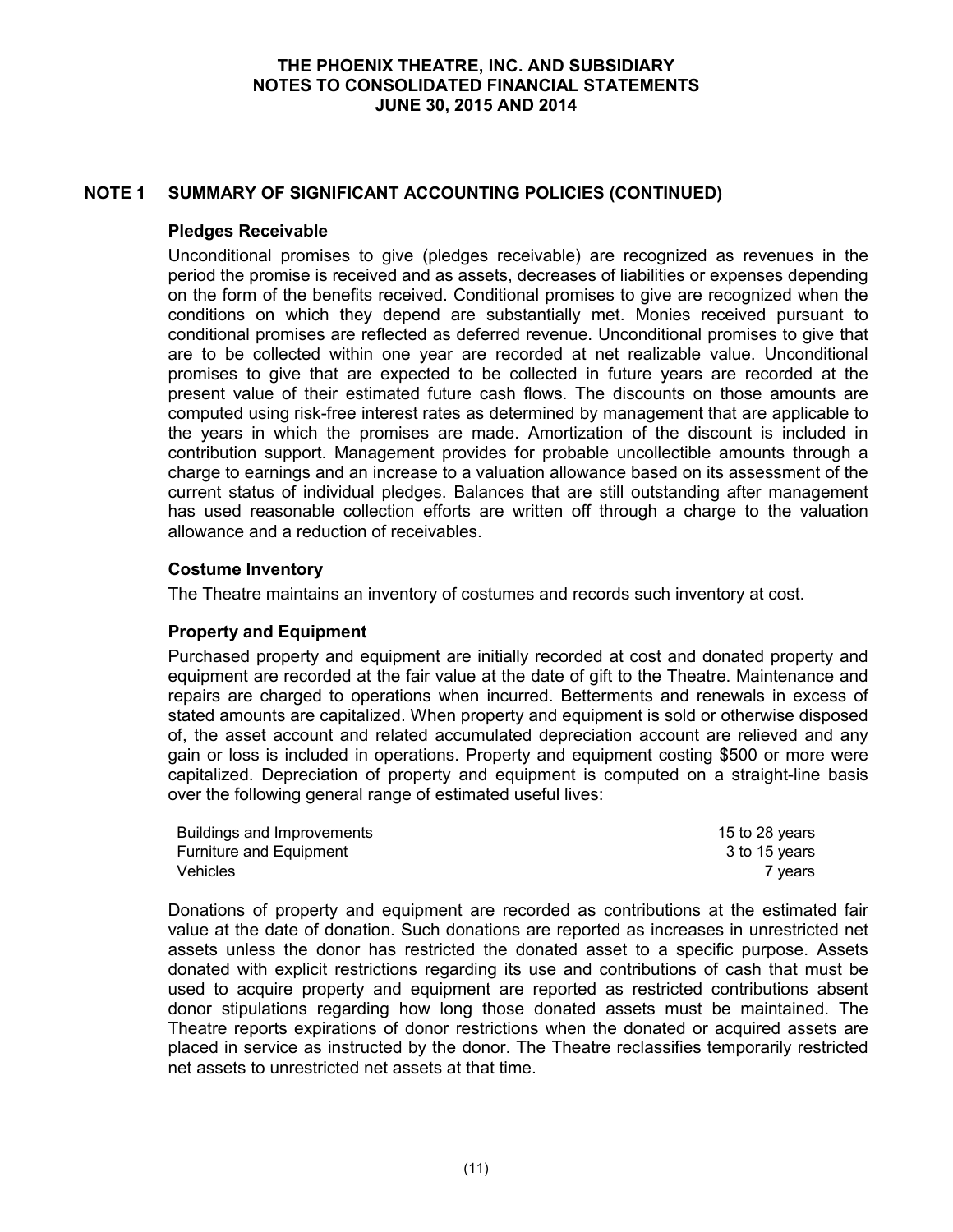### **NOTE 1 SUMMARY OF SIGNIFICANT ACCOUNTING POLICIES (CONTINUED)**

#### **Impairment of Long-Lived Assets**

The Theatre reviews long-lived assets for impairment whenever events or changes in circumstances indicate that the carrying amount of an asset may not be recoverable. Recoverability of assets to be held and used is measured by a comparison of the carrying amount of an asset to future net cash flows expected to be generated by the asset. If such assets are considered to be impaired, the impairment to be recognized is measured by the amount by which the carrying amount of the assets exceeds the fair value of the assets. Assets to be disposed of are reported at the lower of the carrying amount or fair value less costs to sell. Management does not believe impairment indicators were present at June 30, 2015 and 2014.

### **Donated Facility Space and Utility Allowance Receivable**

The donated facility space and utility allowance receivable is comprised of a multi-year contribution from the City of Phoenix, Arizona. This unconditional promise to give is recorded at the present value of the estimated fair value of the rents. The discount on these amounts was computed using an interest rate of 3.25%, as determined by management, and is applicable to the years in which the promise is to be received. Amortization of the discount is included in contribution support (Note 9).

### **Deferred Revenue**

Cash received from ticket sales in advance for the subsequent year's performance is deferred until the period in which the performance is presented.

#### **Performance Revenue**

Performance revenue is recorded from ticket sales for performances and is recognized in the period the performance is presented.

#### **Contributions**

Contributions received are recorded as unrestricted, temporarily restricted, or permanently restricted support depending on the existence and/or nature of any donor restrictions. All donor-restricted support is reported as an increase in temporarily or permanently restricted net assets depending on the nature of the restrictions. When a restriction expires (that is, when a stipulated time restriction ends or purpose restriction is accomplished or a donor removes a restriction), temporarily or permanently restricted net assets are reclassified to unrestricted net assets and reported in the consolidated statements of activities and changes in net assets as net assets released from restrictions.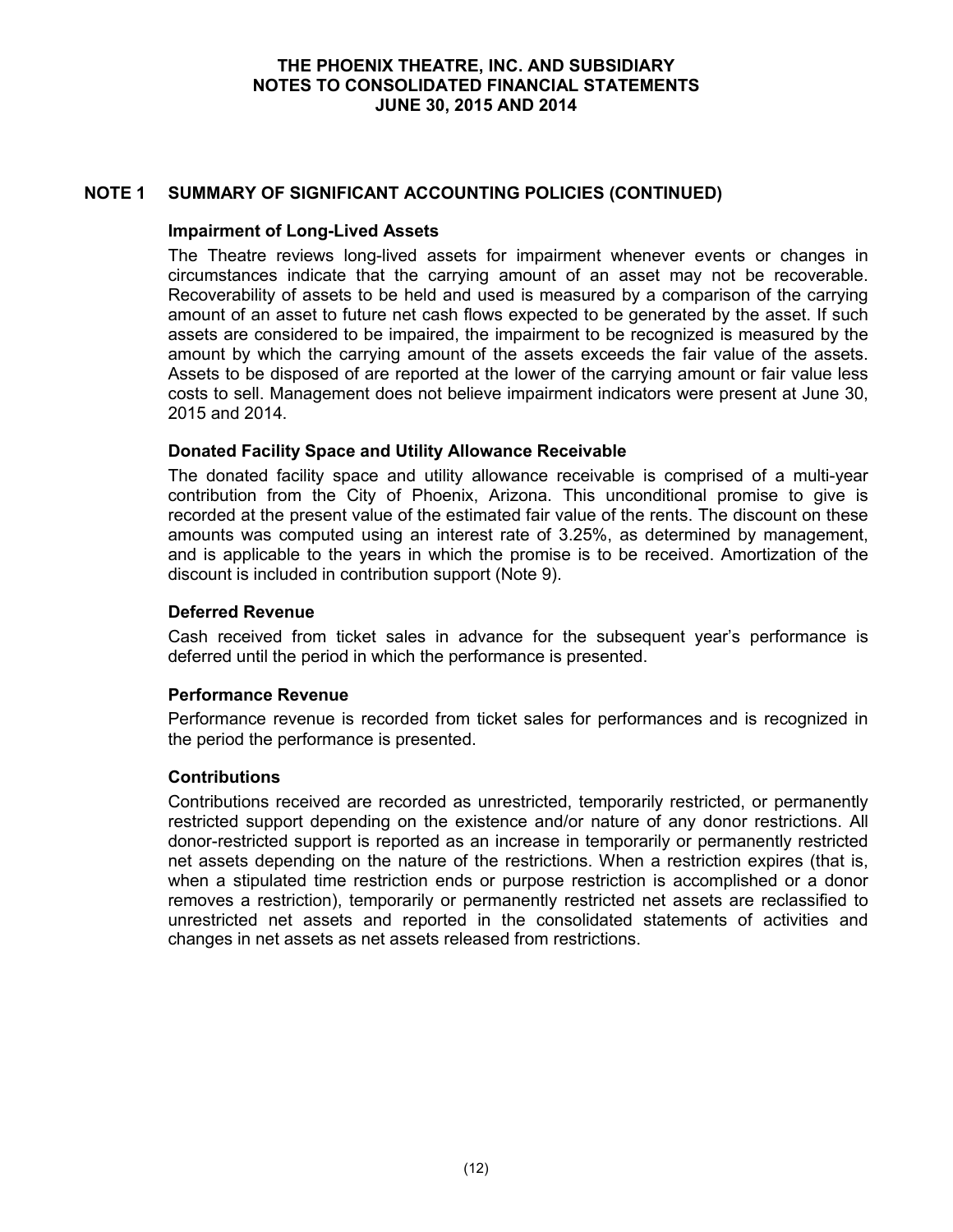### **NOTE 1 SUMMARY OF SIGNIFICANT ACCOUNTING POLICIES (CONTINUED)**

### **Special Events Revenue**

The Theatre conducts special events in which a portion of the gross proceeds paid by the participant represents payments for the direct cost of the benefits received by the participant at the event. Unless a verifiable, objective means exists to demonstrate otherwise, the fair value of meals and entertainment provided at special events is measured at the actual cost to the Theatre. The direct costs of the special events which ultimately benefit the donor rather than the Theatre are included in special events revenues and then expensed as costs of direct donor benefits.

### **Donated Services and Materials**

Donated property, equipment, materials and services are recognized as contributions at their estimated values on the date of receipt. The Theatre utilizes volunteer services in several areas of operations. Volunteer services that require special skills and otherwise need to be purchased by the program, are recorded as support and expense in the period provided. Nonprofessional volunteer hours are not recorded as revenue or expense in the accompanying consolidated financial statements.

### **Advertising**

Advertising costs are expensed when incurred.

### **Functional Expenses**

The costs to the Theatre of providing the various programs and other activities have been presented on a functional basis in the statements of functional expenses. Accordingly, certain costs have been allocated among the programs and supporting services benefited. The costs are allocated based on salary and square footage percentages.

#### **Reclassifications**

Certain amounts in the 2014 financial statements have been reclassified to conform to the 2015 consolidated financial statement presentation with no effect on previously reported 2014 net assets or changes in net assets.

#### **Income Tax Status**

The Phoenix Theatre, Inc. qualifies as a tax exempt organization under Section 501(c)(3) of the Internal Revenue Code (the Code), and accordingly, there is no provision for corporate income taxes in the accompanying financial statements. In addition, this Theatre qualifies for the charitable contribution deduction under Section 170 of the Code and has been classified as an organization that is not a private foundation. Income determined to be unrelated business taxable income (UBTI) would be taxable. The Subsidiary is a disregarded entity for income tax reporting purposes since it has only one member.

The Theatre and subsidiary have no uncertain tax positions as of June 30, 2015 and 2014.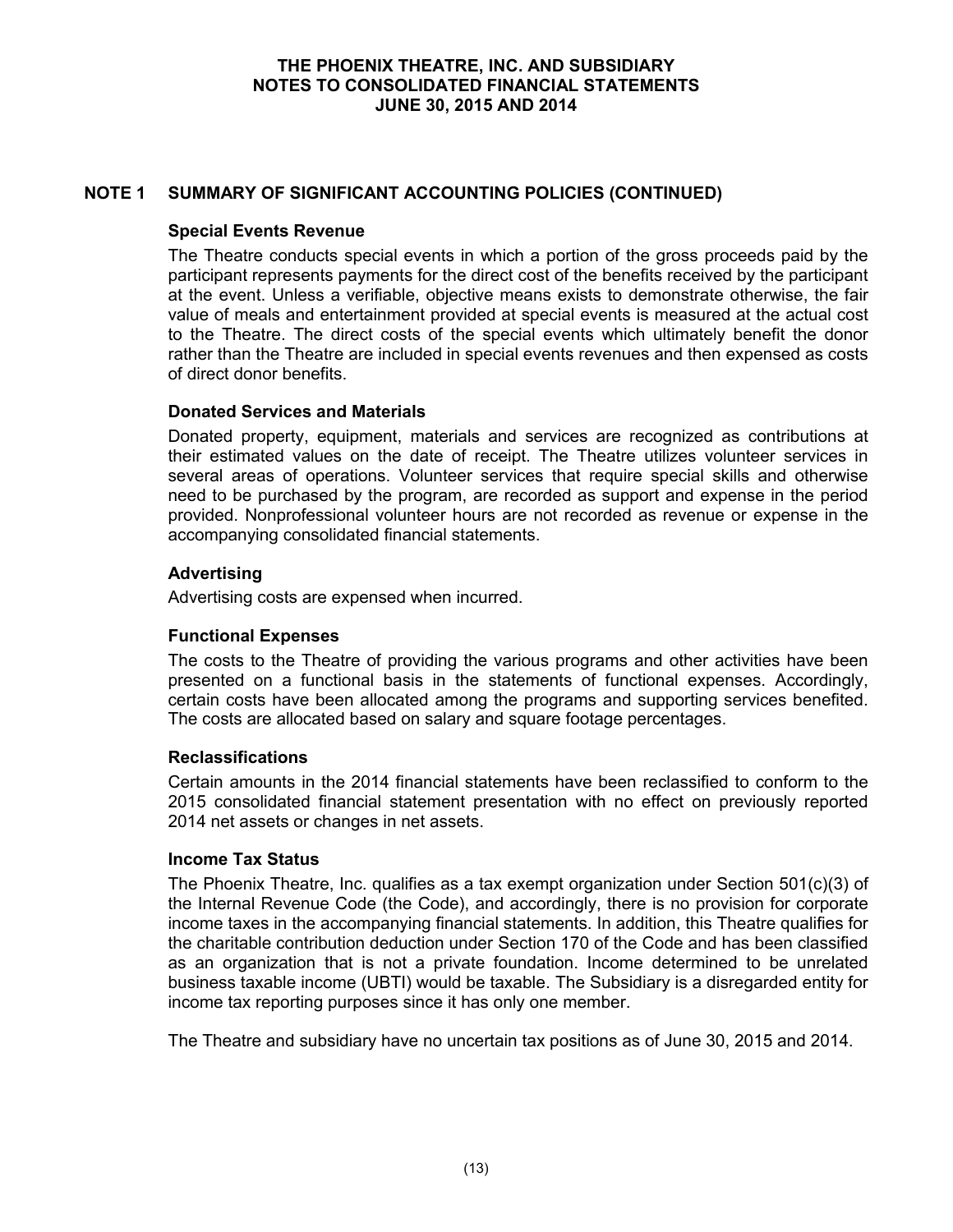### **NOTE 2 PLEDGES RECEIVABLE**

Pledges receivable consist of the following:

|                                                | 2015 |           |         |            |  |
|------------------------------------------------|------|-----------|---------|------------|--|
|                                                |      | Capital   |         | Program    |  |
|                                                |      | Campaign  |         | Related    |  |
| Pledges Receivable Before Unamortized Discount | \$   | 1,764,469 | \$      | 350,426    |  |
| <b>Less Unamortized Discount</b>               |      | (46, 427) |         | (1, 278)   |  |
| Total                                          |      | 1,718,042 |         | 349,148    |  |
| Less Allowance for Uncollectibles              |      | (46, 800) |         | (109, 650) |  |
| Pledges Receivable, Net                        | \$   | 1,671,242 | \$      | 239,498    |  |
| Amounts due in:                                |      |           |         |            |  |
| Less than One Year                             | \$   | 571,402   | \$      | 290,426    |  |
| One to Five Years                              |      | 1,192,938 |         | 60,000     |  |
| Total                                          | \$   | 1,764,340 | \$      | 350,426    |  |
|                                                |      |           | 2014    |            |  |
|                                                |      | Capital   | Program |            |  |
|                                                |      | Campaign  |         | Related    |  |
| Pledges Receivable Before Unamortized Discount | \$   | 2,342,034 | \$      | 358,823    |  |
| <b>Less Unamortized Discount</b>               |      | (78, 452) |         |            |  |
| Total                                          |      | 2,263,582 |         | 358,823    |  |
| Less Allowance for Uncollectibles              |      | (46, 800) |         |            |  |
|                                                |      |           |         |            |  |
| Pledges Receivable, Net                        | \$   | 2,216,782 | \$      | 358,823    |  |
| Amounts Due in:                                |      |           |         |            |  |
| Less than One Year                             | \$   | 608,527   | \$      | 228,823    |  |
| One to Five Years                              |      | 1,733,507 |         | 130,000    |  |
| Total                                          | \$   | 2,342,034 | \$      | 358,823    |  |

The discount rate used to determine the present value of the pledges receivable balance is a rate considered appropriate for the expected repayment term. For the years ended June 30, 2015 and 2014, the discount rate was 1.63% and 1.62%, respectively. One capital pledge accounted for 81% of the capital related pledge receivable balance as of June 30, 2015. Two capital related pledges account for 86% of the capital related pledge receivable balance as of June 30, 2014.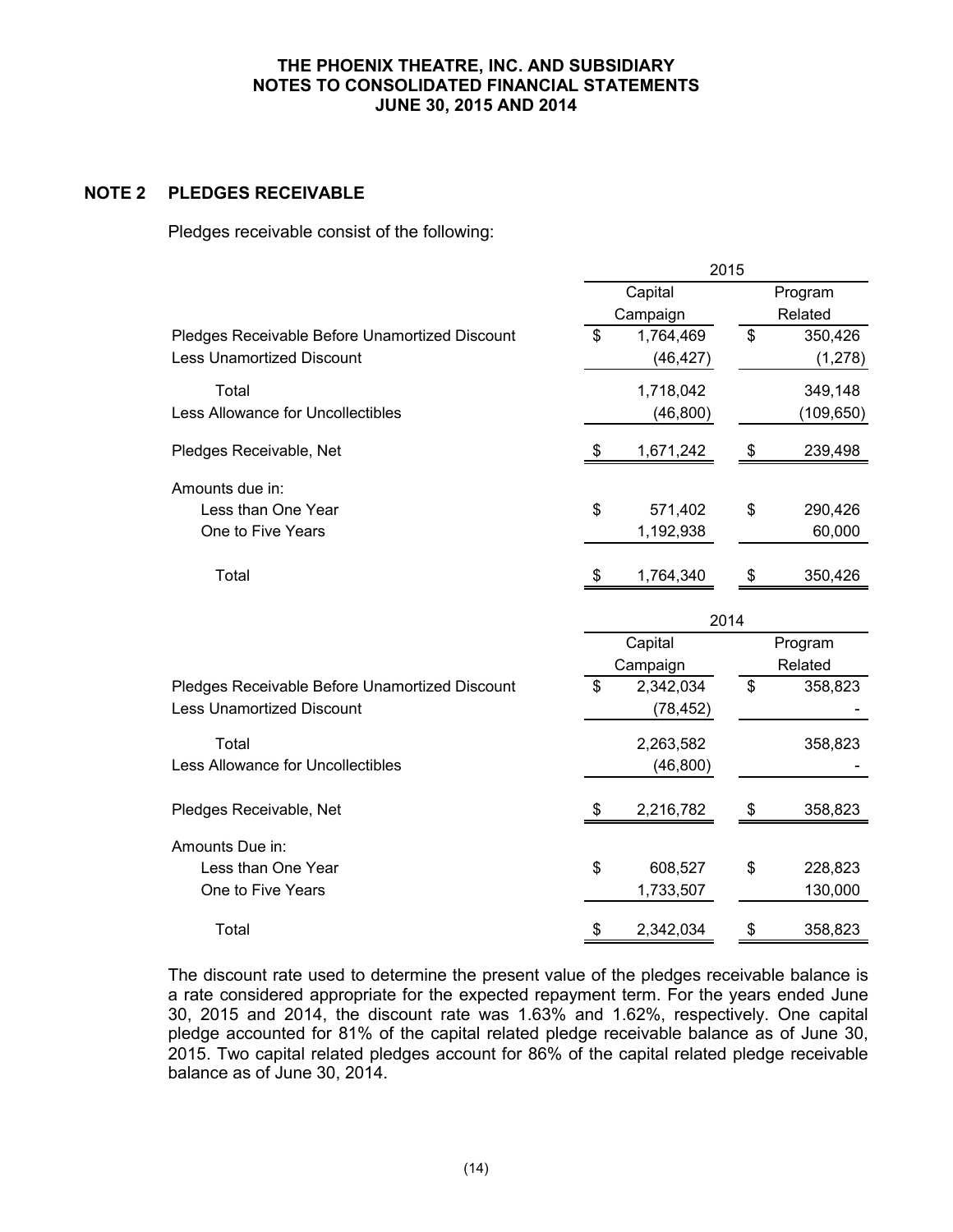### **NOTE 3 PROPERTY AND EQUIPMENT**

Property and equipment consist of the following:

|                                                |    | 2015        | 2014 |             |  |
|------------------------------------------------|----|-------------|------|-------------|--|
| Building and Improvements                      | \$ | 2,545,752   | \$   | 1,259,937   |  |
| Furniture and Equipment                        |    | 1,746,851   |      | 1,616,604   |  |
| <b>Computer Equipment and Software</b>         |    | 223,291     |      | 223,291     |  |
| <b>Vehicles</b>                                |    | 57,282      |      | 57,282      |  |
|                                                |    | 4,573,176   |      | 3,157,114   |  |
| Less Accumulated Depreciation and Amortization |    | (2,095,492) |      | (1,947,329) |  |
| Property and Equipment, Net of                 |    |             |      |             |  |
| Accumulated Depreciation and Amortization      | \$ | 2,477,684   | \$   | 1,209,785   |  |

Depreciation and amortization expense charged to operations was \$177,602 and \$139,704 during the years ended June 30, 2015 and 2014, respectively.

The buildings and land occupied by the Theatre are owned by the City of Phoenix and are leased to the Theatre under a long-term lease agreement. See Note 9 for details.

### **NOTE 4 NOTES PAYABLE**

During fiscal year 2015, the Subsidiary took out a term loan with Wells Fargo to finance the purchase of apartments for the purpose of actor housing. The Note payable matures December 1, 2019. Interest is payable monthly at 4.50%. There was a balance of \$1,006,592 as of June 30, 2015.

In October 2014, the Theatre refinanced two lines of credit with a term loan with Wells Fargo. The Note payable matures March 31, 2020 with interest due monthly at 5.0% and annual principal payments. There was a balance of \$1,300,000 as of June 30, 2015. During fiscal year 2014, the Theatre took out a term loan with Wells Fargo to finance equipment for the new theatre. The Note payable matures March 31, 2017. Interest is payable monthly at 4.3%.

At June 30, 2015, the Theatre was not in compliance with certain of its covenants. The Theatre obtained a waiver of noncompliance from the bank for its debt coverage ratio covenant subsequent to year end.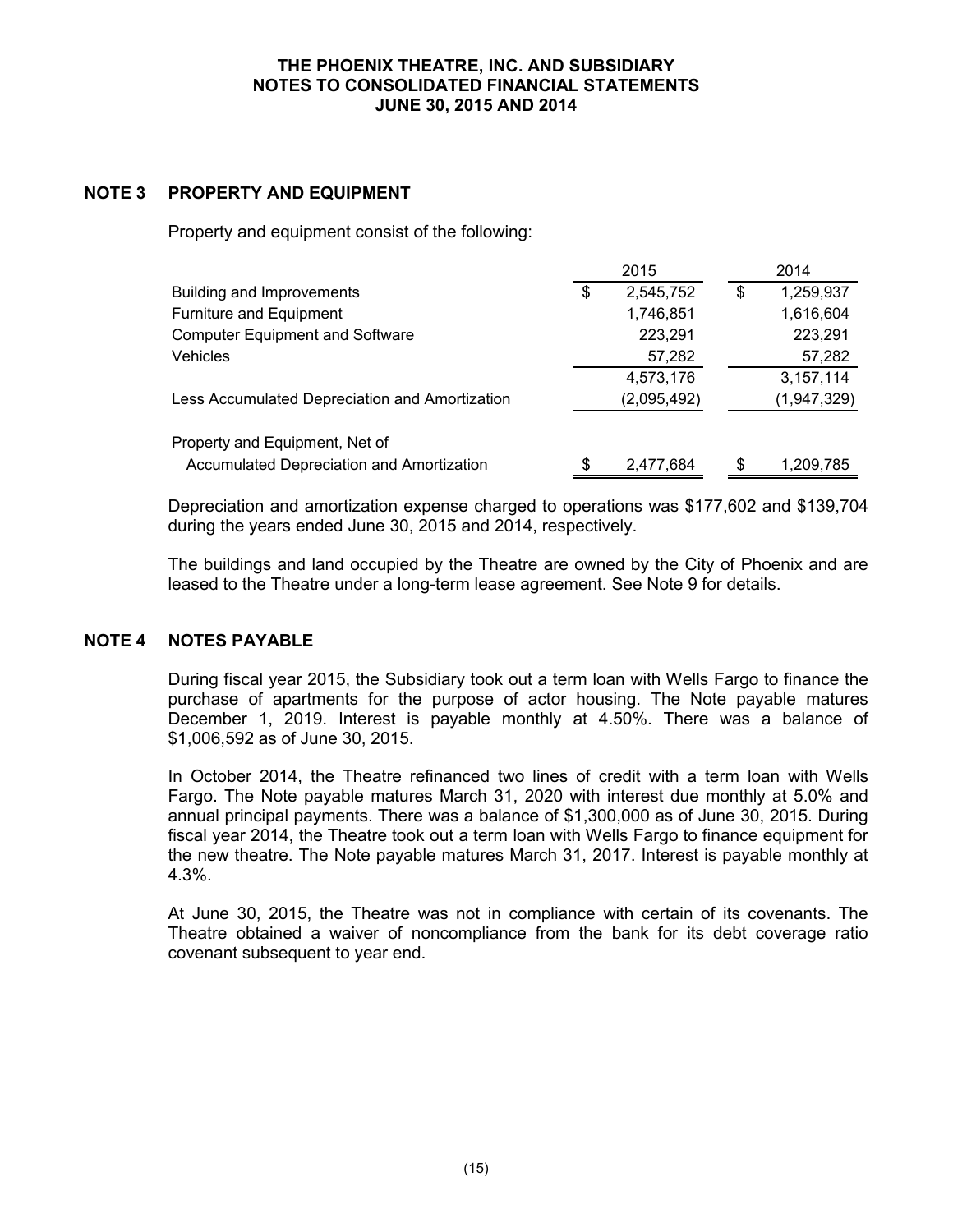## **NOTE 4 NOTES PAYABLE (CONTINUED)**

Note payable consists of the following:

|                                                                                                                                                                                                                                        | 2015                                                        | 2014 |           |  |
|----------------------------------------------------------------------------------------------------------------------------------------------------------------------------------------------------------------------------------------|-------------------------------------------------------------|------|-----------|--|
| Note payable to bank; due in monthly installments of<br>\$12,973, including interest at 4.3%, due March 31, 2017.<br>(Capital Campaign)                                                                                                | \$<br>261,718                                               | \$   | 403,008   |  |
| Note payable to bank with original amount of \$1,800,000;<br>due in monthly interest payments and annual principal<br>payments, including interest at 5.0%, due March 31, 2020;<br>collateralized by real property. (Capital Campaign) | 1,300,000                                                   |      |           |  |
| Note payable to a bank; due in monthly installments of<br>\$5,704, including interest at 4.50%, due December 1, 2019;<br>collateralized by real property. (Apartments)                                                                 | 1,006,592                                                   |      |           |  |
| Total                                                                                                                                                                                                                                  | 2,568,310                                                   |      | 403,008   |  |
| Less current maturities                                                                                                                                                                                                                | (470, 102)                                                  |      | (141,023) |  |
| Note payable, less current maturities                                                                                                                                                                                                  | \$<br>2,098,208                                             | \$   | 261,985   |  |
| Future maturities of the note payable are as follows:                                                                                                                                                                                  |                                                             |      |           |  |
| 2016<br>2017<br>2018<br>2019<br>2020                                                                                                                                                                                                   | \$<br>470,102<br>438,537<br>225,177<br>226,350<br>1,208,144 |      |           |  |
| Total                                                                                                                                                                                                                                  | \$<br>2,568,310                                             |      |           |  |

### **NOTE 5 LINES OF CREDIT**

During 2015, the Theatre obtained financing in the form of a note with total principal of \$1,800,000, of which part of the proceeds was used to pay the lines of credit outstanding in full (see Note 4). For the year ended June 30, 2014, the outstanding balance on the lines of credit was \$1,800,000. This was comprised of a line of credit with outstanding balance of \$1,000,000 as of June 30, 2014, secured by a certificate of deposit of an outside party with interest payable monthly at a rate of 1% below the prime rate (2.25% as of June 30, 2014), and a line of credit with outstanding balance of \$800,000 as of June 30, 2014, secured by inventory, equipment and fixtures with interest payable monthly at the prime rate (3.25% as of June 30, 2014). As of June 30, 2015, the lines of credit were paid in full and closed.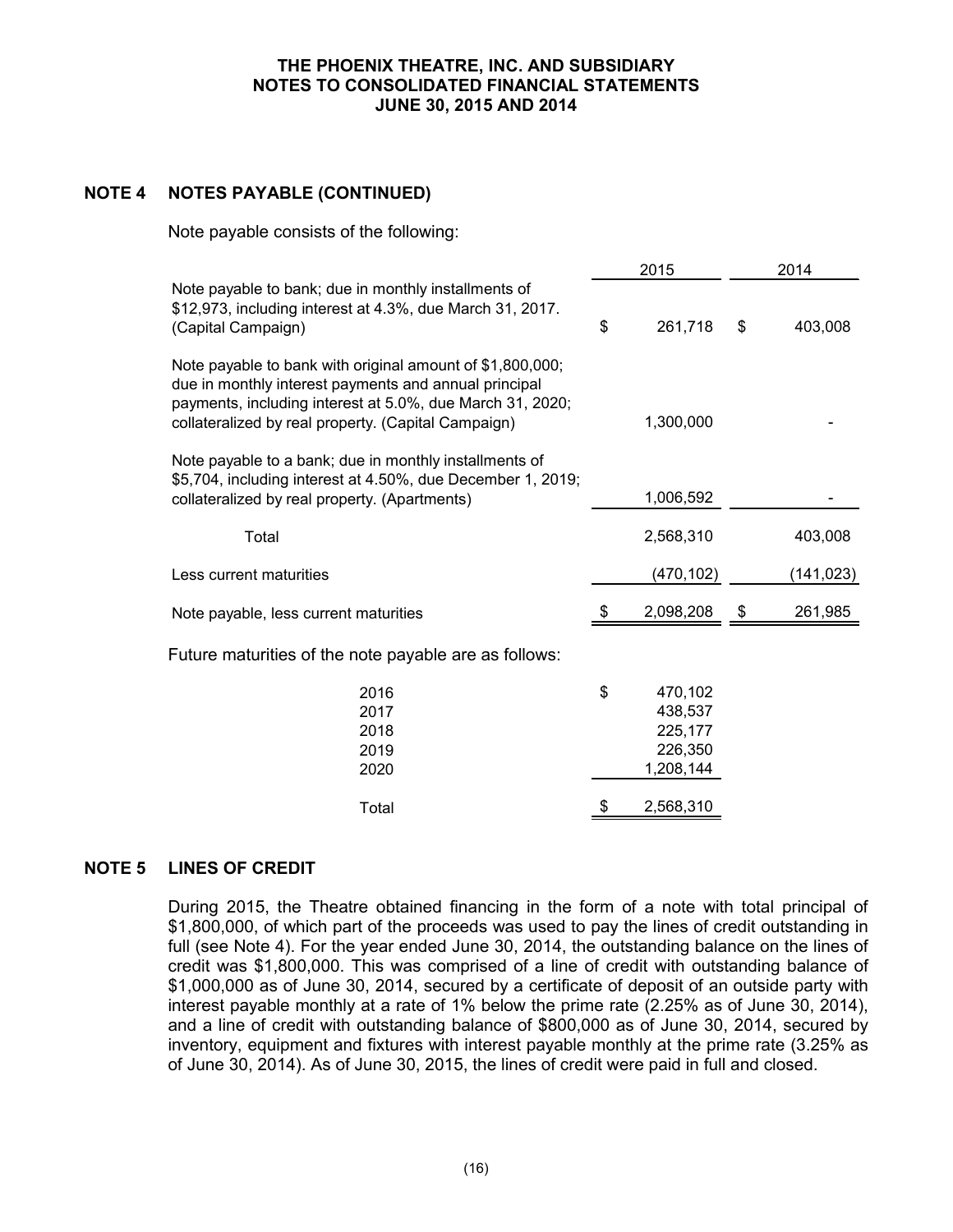## **NOTE 6 TEMPORARILY RESTRICTED NET ASSETS**

Temporarily restricted net assets consist of the following:

|                                                         |   | 2015       |    | 2014       |
|---------------------------------------------------------|---|------------|----|------------|
| <b>Program Restrictions</b>                             | S | 90,000     | \$ | 223,000    |
| Capital Campaign Pledges Receivable and Restricted Cash |   | 1,718,042  |    | 2,263,582  |
| Time Restrictions                                       |   | 308,989    |    | 120,823    |
| Donated Facility Space Receivable                       |   | 12,212,537 |    | 12.352.642 |
| Donated Utility Allowance Receivable                    |   | 1.528.730  |    | 1,546,268  |
|                                                         |   |            |    |            |
| Total                                                   |   | 15,858,298 | S  | 16,506,315 |

Net assets of \$1,149,868 and \$1,473,700 were released from restriction during 2015 and 2014, respectively.

### **NOTE 7 PERMANENTLY RESTRICTED NET ASSETS**

Permanently restricted net assets consisted of funds for which the donors stipulate the principal is to be maintained in perpetuity. The earnings and net appreciation on these funds are unrestricted and temporarily restricted and are allocated for specific purposes by the Theatre's Board of Directors or in accordance with the donor agreement. The Theatre had \$45,000 of permanently restricted net assets at June 30, 2015 and 2014.

#### **NOTE 8 OPERATING LEASES**

The Theatre leases office equipment under an operating lease agreement that expires on July 2015. Minimum future payments under this noncancelable operating lease after June 30, 2015, are as follows:

| <b>Total Minimum Future Rental Payments</b> | 1,864       |
|---------------------------------------------|-------------|
| 2017                                        | -           |
| 2016                                        | 373         |
| 2015                                        | \$<br>1.491 |
| Years Ending June 30                        |             |

Total rental expense for operating leases with terms in excess of one month was approximately \$16,100 and \$15,400 during the years ended June 30, 2015 and 2014, respectively.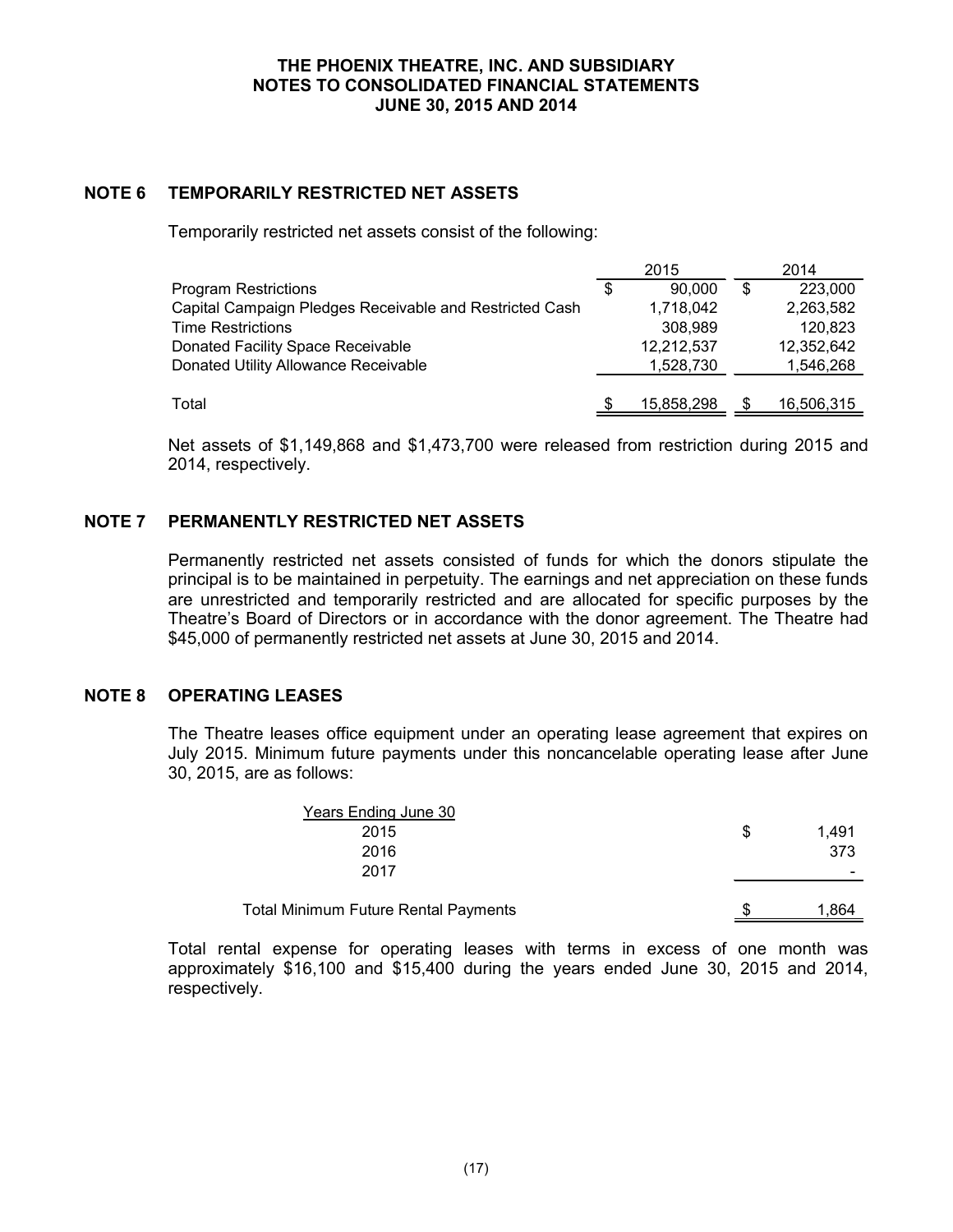### **NOTE 9 FACILITIES OPERATING LEASE**

Since the 1950's, the Theatre has leased the land and theatre facilities from the City of Phoenix for a nominal fee. The Theatre entered into a new agreement to lease the Theatre facilities from the City of Phoenix for 59 years, effective January 1, 1997. The annual lease payment for the building rent is \$1. The estimated value of the annual rent was in excess of \$547,600 during the years ended June 30, 2015 and 2014. In addition, according to the lease agreement, the Theatre is responsible for the utility costs of the facilities and maintenance costs for the shared common areas in excess of a yearly allowance. This utility allowance is based on the actual cost of utilities for the year ended June 30, 1993. This baseline amount is indexed annually for inflation with the Consumer Price Index.

In connection with the Black Box Theatre capital expansion project, the lease was amended in March of 2014, and the cancellation policy was not included in the update. Based on the operating agreement terms, the Theatre is receiving an unconditional promise to give for the use of the facility and the utility allowance for the entirety of the contract, through December 31, 2055.

At June 30, the donated facility space and utility allowance receivable consists of the following:

|                                               | 2015                     |                 |  |
|-----------------------------------------------|--------------------------|-----------------|--|
|                                               | Donated                  | <b>Utility</b>  |  |
|                                               | <b>Facility Space</b>    | Allowance       |  |
|                                               | Receivable               | Receivable      |  |
| Receivable Amount Before Unamortized Discount | \$<br>22,451,600         | \$<br>2,810,427 |  |
| <b>Less Unamortized Discount</b>              | (10, 239, 063)           | (1, 281, 697)   |  |
| Total                                         | 12,212,537<br>S          | \$<br>1,528,730 |  |
| Amounts Due in:                               |                          |                 |  |
| Less than One Year                            | \$<br>547,600            | \$<br>68,547    |  |
| Over One Year                                 | 21,904,000               | 2,741,880       |  |
| Total                                         | 22,451,600<br>-\$        | \$<br>2,810,427 |  |
|                                               |                          | 2014            |  |
|                                               | Donated                  | <b>Utility</b>  |  |
|                                               | <b>Facility Space</b>    | Allowance       |  |
|                                               | Receivable<br>Receivable |                 |  |
| Receivable Amount Before Unamortized Discount | \$<br>22,999,200         | \$<br>2,878,974 |  |
| <b>Less Unamortized Discount</b>              | (10, 646, 558)           | (1, 332, 706)   |  |
| Total                                         | 12,352,642<br>\$         | \$<br>1,546,268 |  |
| Amounts Due in:                               |                          |                 |  |
| Less than One Year                            | \$<br>547,600            | \$<br>68,547    |  |
| One to Five Years                             | 22,451,600               | 2,810,427       |  |
| Total                                         | 22,999,200               | \$<br>2,878,974 |  |
|                                               |                          |                 |  |